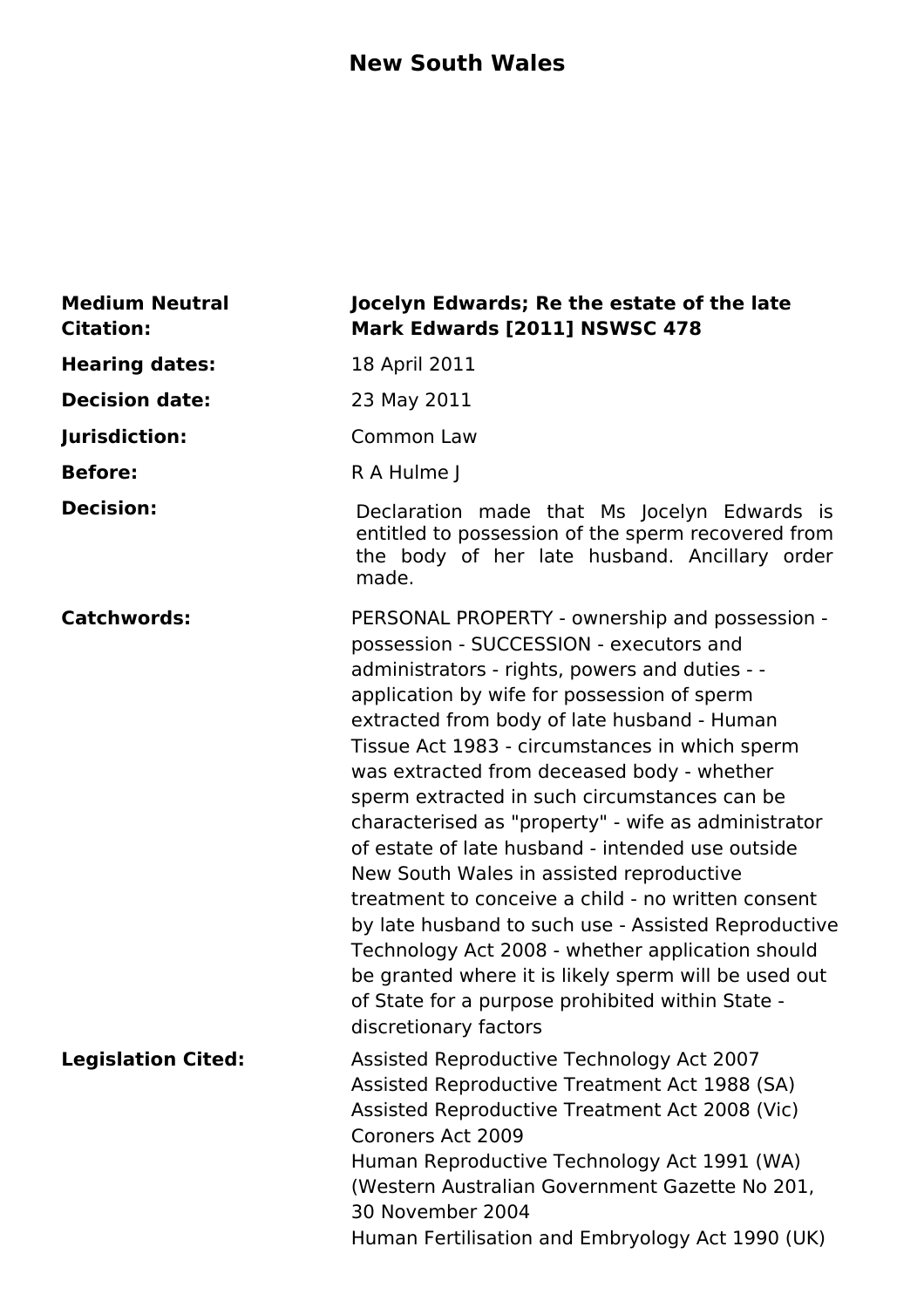|                     | Human Tissue Act 1982 (Vic)<br>Human Tissue Act 1983<br>Infertility Treatment Act 1995 (Vic)<br>Supreme Court Act 1970<br><b>Supreme Court Rules</b><br>Uniform Civil Procedure Rules 2005                                                                                                                                 |
|---------------------|----------------------------------------------------------------------------------------------------------------------------------------------------------------------------------------------------------------------------------------------------------------------------------------------------------------------------|
| <b>Cases Cited:</b> | AB & Ors v Leeds Teaching Hospital NHS Trust and<br>Anor [2004] EWHC 644 (QB)<br>AB v Attorney-General for the State of Victoria<br>[2005] USC 180; (2005) 12 VR 485<br>Baker v State of Queensland [2003] QSC 2<br>Cameron v Cole [1944] HCA 5; (1944) 68 CLR 571<br>Bazley v Wesley Monash IVF Pty Ltd [2010] QSC<br>118 |
|                     | Dobson v North Tyneside Health Authority [1997] 1                                                                                                                                                                                                                                                                          |
|                     | WLR 596; [1996] 4 All ER 474<br>Doodeward v Spence [1908] HCA 45; (1908) CLR                                                                                                                                                                                                                                               |
|                     | 406                                                                                                                                                                                                                                                                                                                        |
|                     | Hecht v Superior Court of Los Angeles County                                                                                                                                                                                                                                                                               |
|                     | (1993) 20 Cal Rptr 2d 275                                                                                                                                                                                                                                                                                                  |
|                     | Jackson v Sterling Industries Ltd (1987) 162 CLR<br>612                                                                                                                                                                                                                                                                    |
|                     | MAW v Western Sydney Area Health Service [2000]<br>NSWSC 358; (2000) 49 NSWLR 231                                                                                                                                                                                                                                          |
|                     | Moore v Regents of the University of California<br>(1990) 793 P 2d 479                                                                                                                                                                                                                                                     |
|                     | Pecar v National Australia Trustees Ltd and Anor,<br>unreported, Supreme Court of New South Wales,<br>Bryson J, 27 November 1996                                                                                                                                                                                           |
|                     | R v Human Fertilisation and Embryology Authority,<br>ex parte Blood [1997] 2 All ER 687                                                                                                                                                                                                                                    |
|                     | R v Kelly [1999] QB 621; [1998] 3 All ER 741                                                                                                                                                                                                                                                                               |
|                     | R v Rothery (1976) 63 Cr App R 231                                                                                                                                                                                                                                                                                         |
|                     | R v Welsh [1974] RTR 478                                                                                                                                                                                                                                                                                                   |
|                     | Re Gray [2000] QSC 390; [2001] 2 Qd R 35<br>Re Denman [2004] QSC 70; [2004] 2 Qd R 595                                                                                                                                                                                                                                     |
|                     | Roche v Douglas [2000] WASC 146; (2000) WAR<br>331                                                                                                                                                                                                                                                                         |
|                     | S v Minister for Health (WA) [2008] WASC 262                                                                                                                                                                                                                                                                               |
|                     | Williams v Williams [1882] 20 Ch D 659<br>Y v Austin Health [2005] VSC 427; (2005) 13 VR 363                                                                                                                                                                                                                               |
|                     | Yearworth and others y North Bristol NHS Trust                                                                                                                                                                                                                                                                             |
|                     | [2009] EWCA Civ 37; [2010] QB 1                                                                                                                                                                                                                                                                                            |
|                     | YZ v Infertility Treatment Authority [2005] VCAT<br>2655                                                                                                                                                                                                                                                                   |
|                     | Zhu v Treasurer of the State of New South Wales<br>[2004] HCA 56; (2004) 218 CLR 530                                                                                                                                                                                                                                       |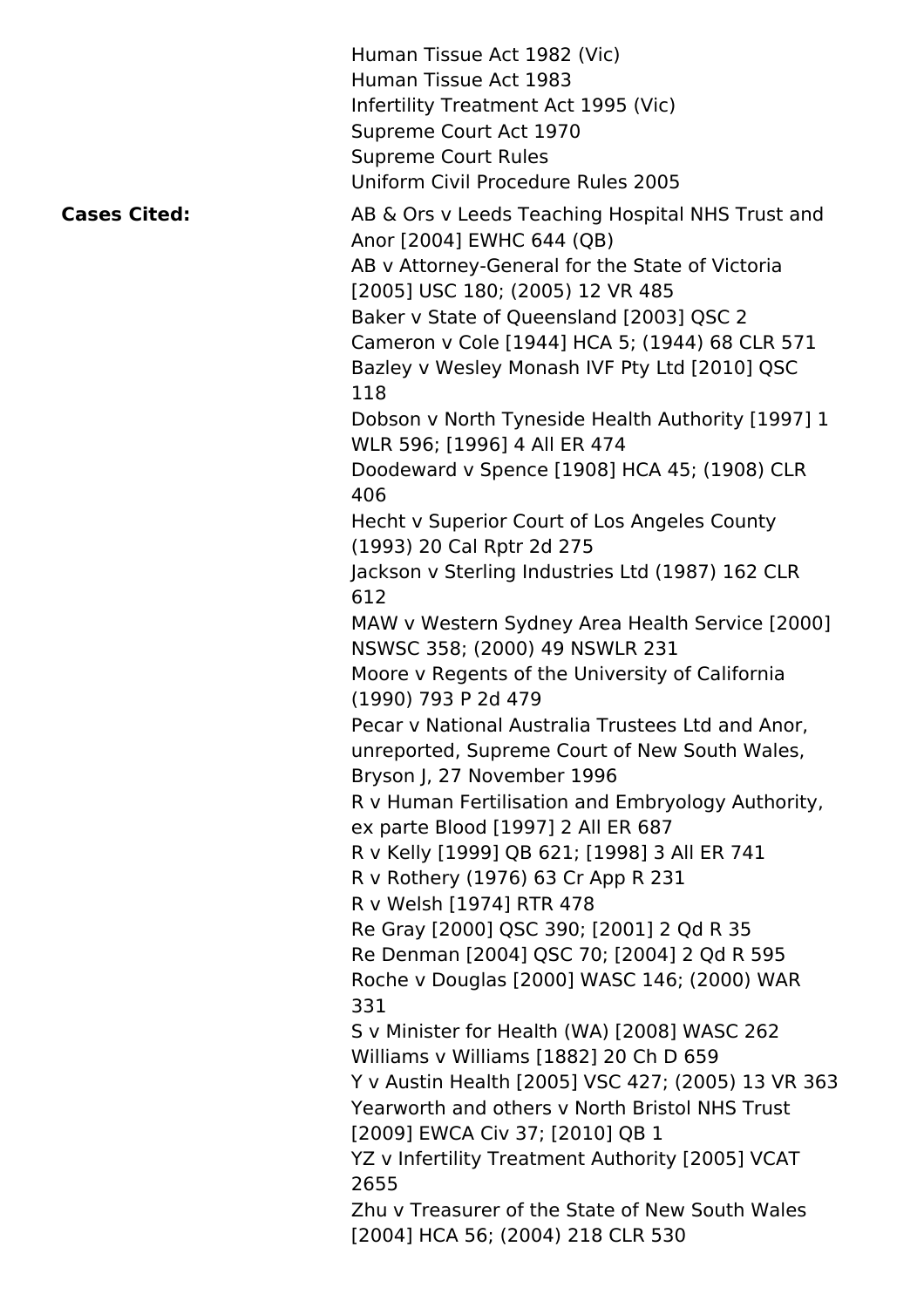| <b>Texts Cited:</b>                              | Agreement in Principle Speech for the Bill by the<br>Minister of Health (New South Wales Legislative<br>Assembly, Parliamentary Debates (Hansard), 7<br>November 2007 at 3643)<br><b>Essentially Yours: The Protection of Human Genetic</b><br>Information in Australia (ALRC 96, 2003)<br>Ethical Guidelines on the Use of Assisted<br>Reproductive Technology in Clinical Practice and<br>Research, June 2007<br>Protection of Human Genetic Information DP 66<br>(2002), ALRC, Sydney Ch 17<br>The Applicability of Property Law in New Contexts:<br>From Cells to Cyberspace (2008) 30(4) Sydney Law<br>Review |
|--------------------------------------------------|--------------------------------------------------------------------------------------------------------------------------------------------------------------------------------------------------------------------------------------------------------------------------------------------------------------------------------------------------------------------------------------------------------------------------------------------------------------------------------------------------------------------------------------------------------------------------------------------------------------------|
| Category:                                        | Principal judgment                                                                                                                                                                                                                                                                                                                                                                                                                                                                                                                                                                                                 |
| <b>Parties:</b>                                  | Jocelyn Edwards<br><b>Attorney General of New South Wales</b>                                                                                                                                                                                                                                                                                                                                                                                                                                                                                                                                                      |
| <b>Representation:</b><br><b>File Number(s):</b> | Counsel:<br>Mr C Simpson SC with Mr J Darvall (Plaintiff)<br>Mr J Kirk (Attorney General)<br>Solicitors:<br>Milne Berry Berger & Freedman (Plaintiff)<br>Crown Solicitor's Office (Attorney General)<br>2010/260864                                                                                                                                                                                                                                                                                                                                                                                                |
|                                                  |                                                                                                                                                                                                                                                                                                                                                                                                                                                                                                                                                                                                                    |

# **JUDGMENT**

- 1 **HIS HONOUR:** What right does a woman have to take sperm from the body of her deceased partner so that she may conceive a child? This judgment addresses some, but by no means all, of the issues that relate to such a complex, difficult and controversial question.
- 2 Ms Jocelyn Edwards seeks a declaration that she, as the administrator of the estate of her late husband, Mr Mark Edwards, is entitled to possession of sperm that was extracted from his body shortly after his death. Although there is no direct evidence, the clear and only inference is that she desires to have a child with the aid of assisted reproductive treatment.

# **Background**

3 Because of the range of matters that will ultimately require consideration it is necessary to set out in some detail a number of background matters. These are sourced from Ms Edwards' two affidavits.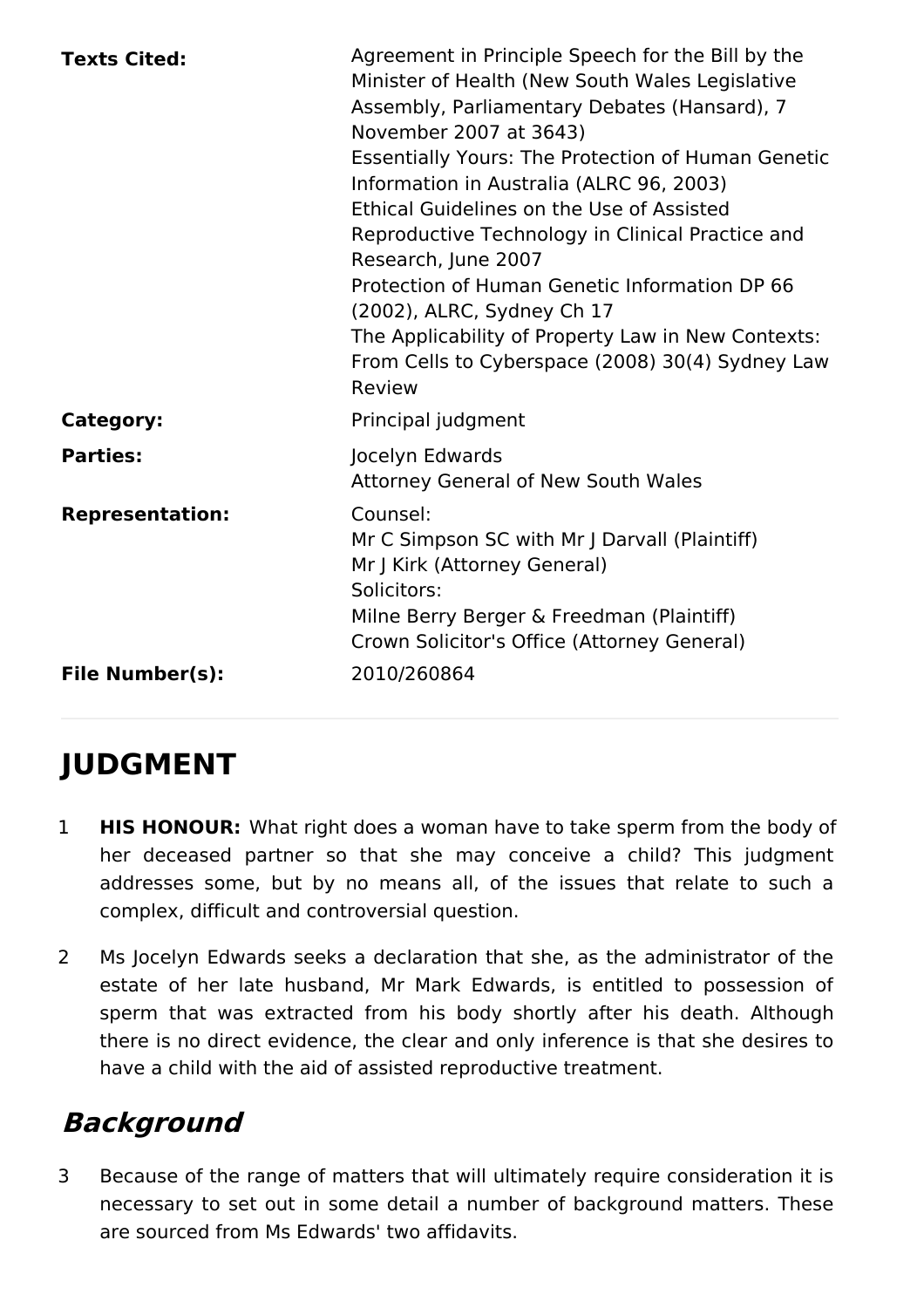- 4 Ms Edwards is 40 years of age. She has a 20 year old son from an earlier relationship who lives with her. Mr Edwards had a son from an earlier relationship who is now aged 13 and lives with his mother. Ms Edwards has maintained contact with him.
- 5 Mr and Ms Edwards were married in November 2005 and they began planning to have children soon after. They were living in a home unit at the time and agreed to delay attempting to have children until they had purchased a house. This was achieved by late 2006 and Ms Edwards ceased taking the contraceptive pill from that time.
- 6 When Ms Edwards had not fallen pregnant, in mid-2008 the couple undertook medical tests and started to think about fertility treatments and assisted reproductive technology. Mr Edwards experienced chronic back pain, however, and this appears to have diverted the couple's focus for some time.
- 7 On Valentine's Day in 2009, Mr Edwards expressed to his wife a concern that he might have a terminal illness. Ms Edwards said that in telling her of his fears in this regard he also said to her:

"If something happens to me I would want a part of me to be here with you. Our baby will be a part of us - our legacy even after we are both gone. She will be the bond that unites our families. The bond between [their two children]. If we find out I have cancer I want to make sure we have our baby before I am unable to have one, before I do any chemo. Please promise me you will still have our baby".

- 8 Mr Edwards condition was further investigated with a variety of tests until in late 2009 it was determined that he had a condition known as ankylosing spondylitis (a form of chronic inflammation of the spine). His general wellbeing improved once he commenced appropriate treatment. Ms Edwards deposed, however, that her husband had been told that the condition might have affected his sperm count which had caused difficulties in conceiving a child. Ms Edwards herself was found to be suffering from a gynaecological condition which could have affected her fertility and she underwent surgery for this in early 2010.
- 9 From this time on the couple pursued their investigation of obtaining fertility assistance. At her husband's request, Ms Edwards obtained a referral from her general practitioner to the Westmead Fertility Clinic. The first available appointment was in July and on that occasion they met with Dr Mangat and discussed the tests that were required and the various treatment options available.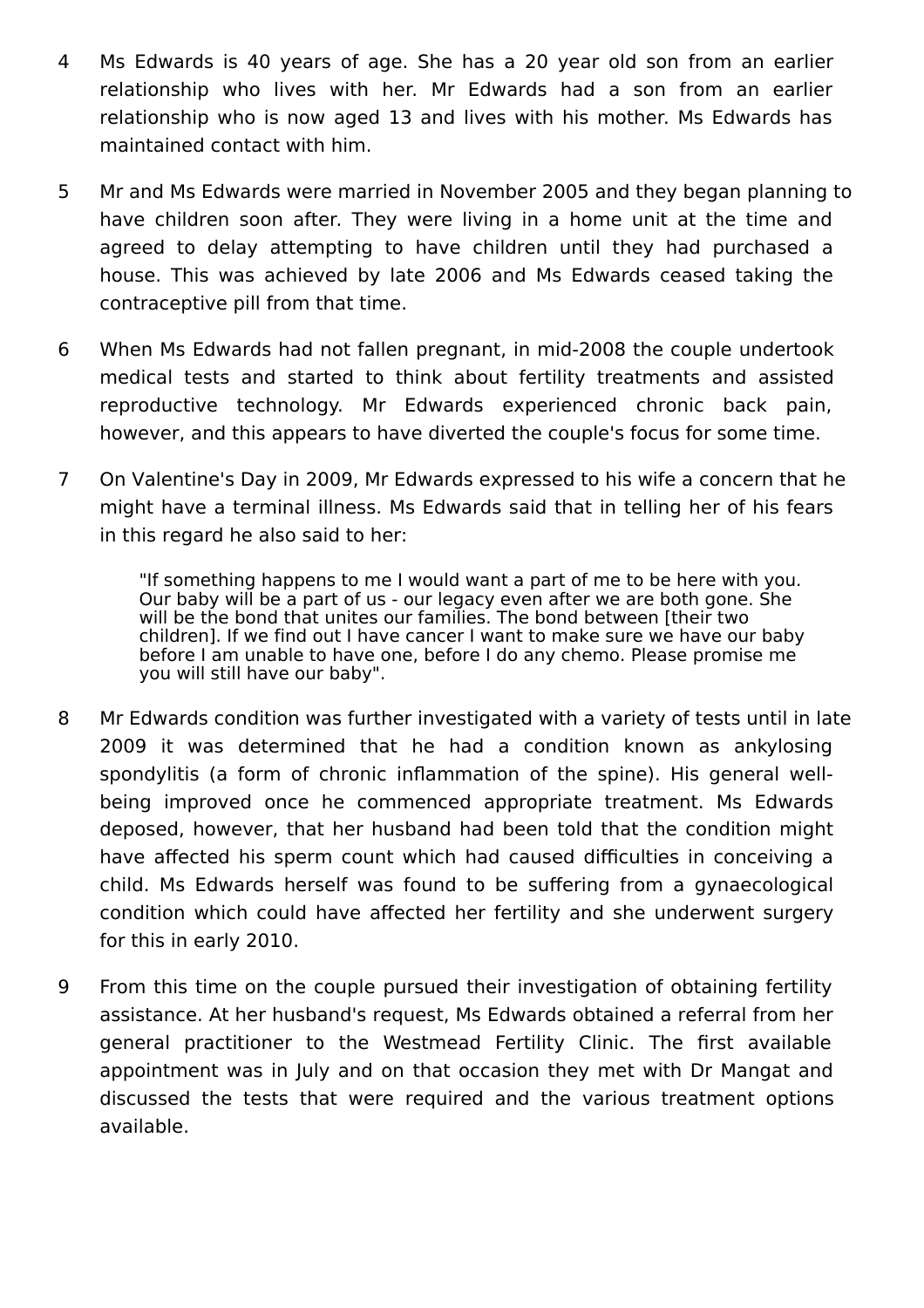- 10 Testing was undertaken on 2 and 3 August 2010. On the evening of 4 August, the couple had a discussion about the proposed treatment. Mr Edwards expressed a preference for in vitro fertilisation (IVF) and Ms Edwards agreed. The couple were due to attend a further appointment at the clinic on 6 August 2010 when it was anticipated that they would discuss their preferred treatment option and sign consent forms to commence treatment.
- 11 Tragically, at about 12.15pm on 5 August, Mr Edwards was fatally injured in a workplace accident. His body was conveyed to the Royal North Shore Hospital. Ms Edwards attended the hospital to identify the body. Inquiries were made with hospital staff about extraction of sperm to enable Ms Edwards to proceed with the IVF as she and Mr Edwards had planned.
- 12 Contact was made with Dr Smith at the Westmead Fertility Clinic. He made some inquiries and subsequently advised Ms Edwards that posthumous extraction of sperm had been shown to be successful overseas. However he also advised that in order for the procedure to be performed an order from the Supreme Court duty judge would need to be obtained.
- 13 Simpson J was the duty judge and she was contacted late in the evening of 5 August. Her Honour was advised of the circumstances and indicated that she would make an appropriate order. The following morning this was formalised with orders in writing that the body of the deceased be made available to Dr Smith, or another doctor, for the purpose of extracting sperm for preservation; that any sperm extracted be held in such conditions as will preserve it for future use pending further order; and that the sperm not be released until further order.
- 14 Notes within the court file indicate that Simpson J had discussed the matter with the State Coroner who indicated to her Honour that she too had been contacted and had given her authorisation for the procedure to be performed. The latter has some significance in relation to one of the statutory requirements which will be addressed later.
- 15 Sperm was retrieved from the body of the late Mr Edwards at Royal North Shore Hospital by Dr Frank Quinn and Dr Claire Morgan. It was transported to the Greenwich laboratory of IVF Australia where three straws were cryopreserved. Dr Quinn has confirmed that the frozen sperm would be suitable to be used as part of an IVF/Intra Cytoplasmic Sperm Injection treatment cycle (sperm injected directly into the egg in the laboratory to achieve fertilisation).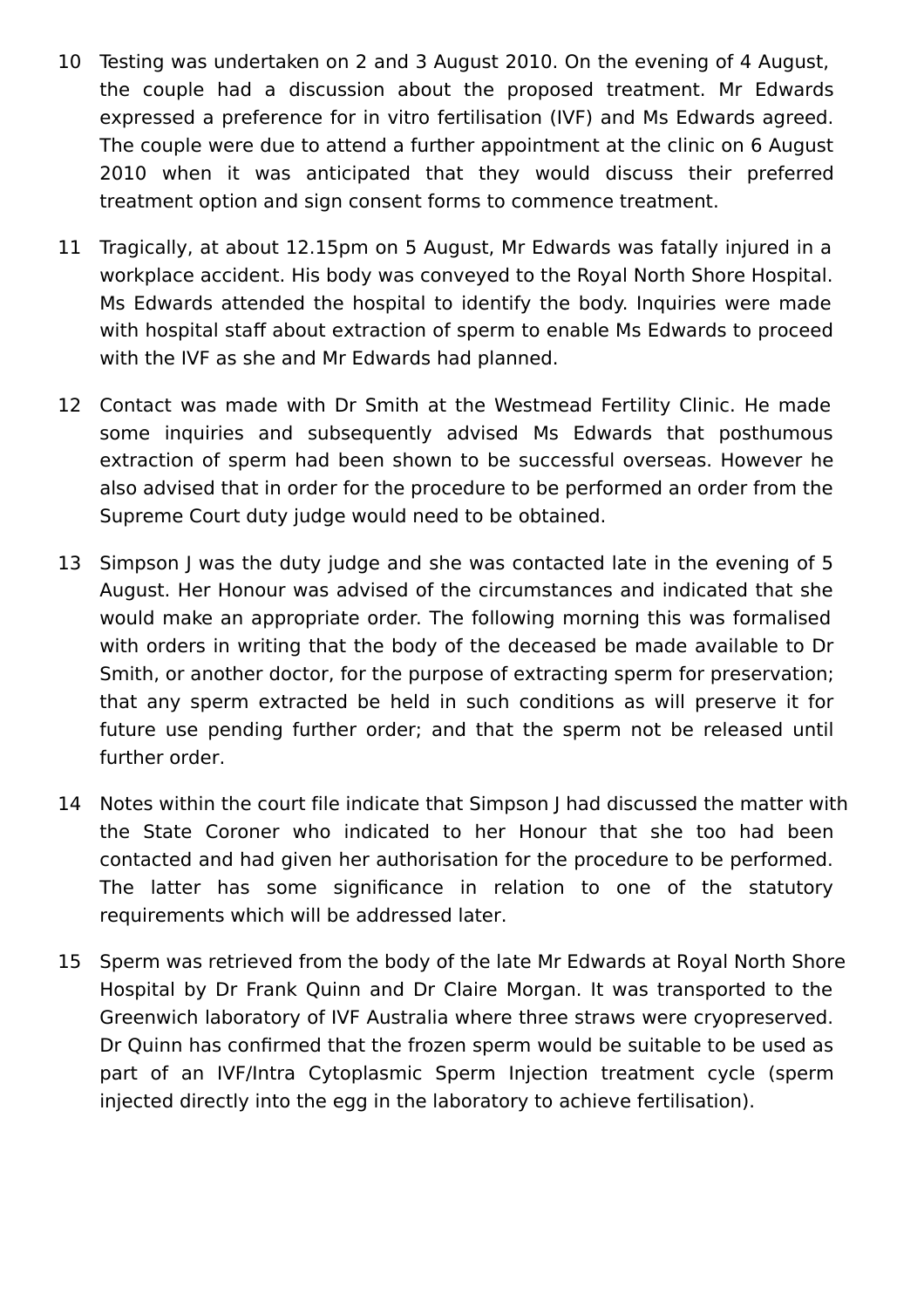16 The only other evidence to mention is that members of the deceased's family (his father, stepmother, mother, two sisters and three brothers) have indicated not only that they do not object to Ms Edwards using the sperm recovered from the deceased, but positively support her request to be able to do so.

## **The proceedings**

- 17 Ms Edwards filed a notice of motion on 29 September 2010. The orders which were sought were to the effect that the sperm held under storage at the IVF Australia laboratory be released and Ms Edwards be permitted to use it for the purposes of the provision to her of assisted reproduction technology.
- 18 The motion came before me as duty judge on 6 October 2010. Mr Darvall of counsel appeared for Ms Edwards. There was, of course, no defendant or other contradictor.
- 19 Certain problems were identified with the proceedings on that occasion. The commencement by way of notice of motion was one. As there was no defendant, a summons was required: r 6.4 Uniform Civil Procedure Rules 2005 ("UCPR"). That was only a technical issue.
- 20 More fundamentally, provisions of the Assisted Reproductive Technology Act 2007 ("the ART Act") appeared to provide a substantial hurdle to the making of the orders sought. After some discussion of the issues raised by this legislation, it was resolved that the proceedings would be adjourned in order to determine whether either the Attorney General or the Minister of Health (as the minister responsible for the ART Act) may wish to become involved in the proceedings.
- 21 The Attorney General of New South Wales filed an appearance as amicus curiae on 30 November 2010. A final hearing was deferred pending an application by Ms Edwards for a grant of letters of administration in respect of her late husband's estate. An order to that effect was made on 3 March 2011.
- 22 Ms Edwards now accepts that the orders sought in the original notice of motion could not be made because of the provisions of the ART Act. A summons was filed in which the following declaration and orders were sought:

1 A declaration that in the events which have occurred, the Plaintiff, as Administrator of the Estate of the (late) Mark Edwards is entitled to possession of the sperm (gametes) the subject of the Order of Simpson J made 6 August 2010.

2 Discharge the Orders of Simpson J made 6 August 2010 to the extent they remain extant.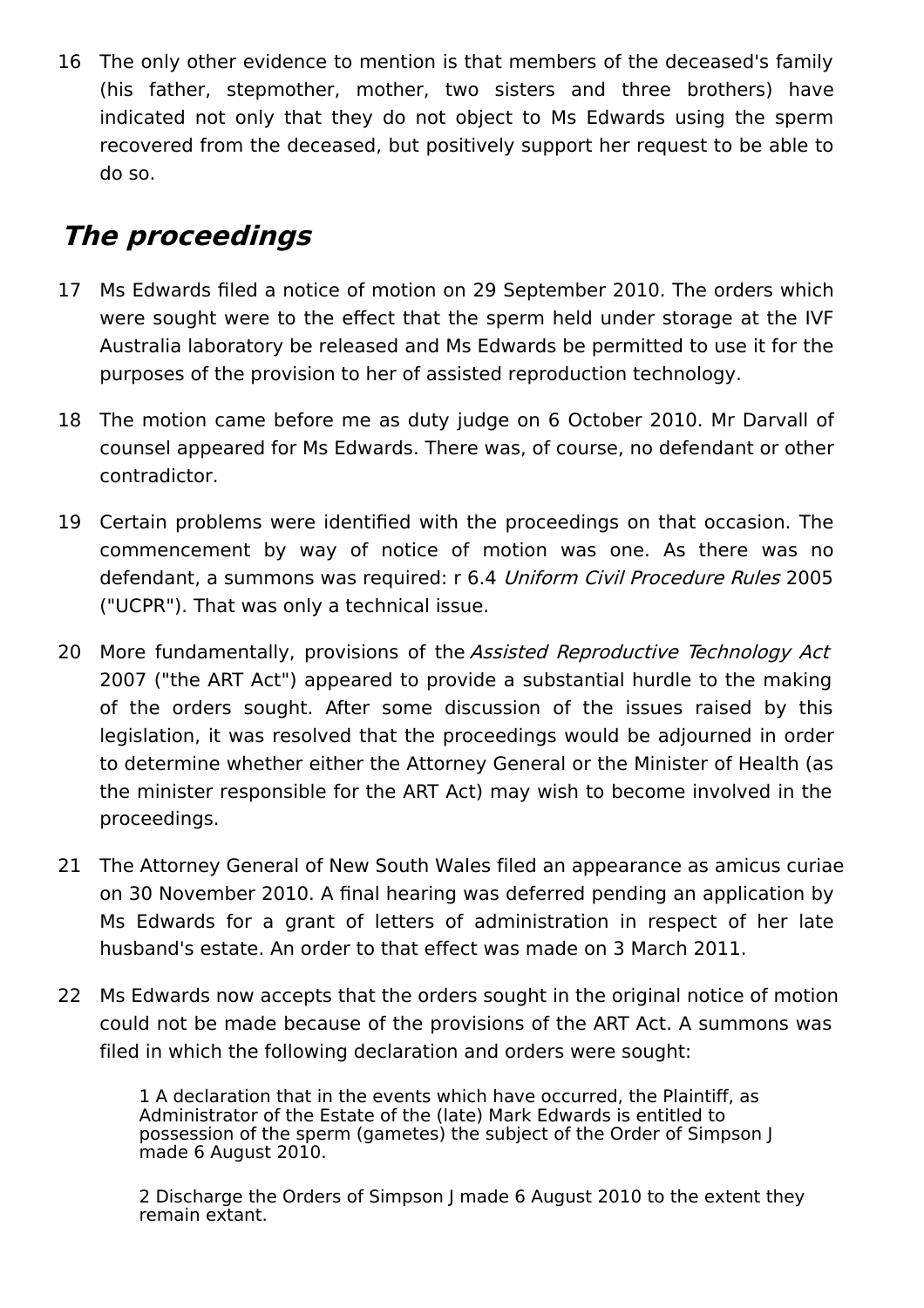3 Further or other Order.

- 23 The Attorney General neither consents to, nor opposes, the Court granting the relief sought.
- 24 It is important to emphasise that I am dealing with an entirely different proposition to that which was brought before me last October. On that occasion, the orders sought were concerned with the release of the semen that was being stored pursuant to the order of Simpson I and the use of it by Ms Edwards in the provision of assisted reproduction technology to her. Now, all that is sought is a declaration that she is entitled to possession of the sperm. The Court is being asked, in effect, to put aside any consideration of what she might do with it as a result of such possession. However, as the detailed submissions by counsel for the Attorney General reveal, the issue is one of considerable complexity.
- 25 I propose to first deal with the legal basis of the orders made by Simpson J and their present status. Then I will address the question whether Ms Edwards has any entitlement to possession of the sperm. If she does, it will then be necessary to consider a range of discretionary factors concerned with whether the declaration she seeks should be made. In this context it will be necessary to consider whether it will be possible for Ms Edwards to use the sperm in obtaining assisted reproductive treatment in this State or elsewhere. It will also be necessary to consider whether there are any matters of policy relevant to whether this Court should permit Ms Edwards to take such a course.

# **The orders made on 6 August 2010 for the extraction and storage of the semen**

- 26 It was submitted on behalf of the Attorney General that it was unnecessary for Ms Edwards to approach the Court for authorisation of the removal and storage of sperm from the late Mr Edwards on 5/6 August 2010. The *Human* Tissue Act 1983 provides a statutory basis for authorising the removal of tissue from the body of a deceased person.
- 27 The long title to the *Human Tissue Act* is in the following terms:

"An Act relating to the donation of tissue by living persons, the removal of tissue from deceased persons, the conduct of post-mortem examinations of deceased persons, and certain other matters."

28 "Tissue" is defined in s 4(1) to include "an organ, or part, of a human body and a substance extracted from, or from a part of, the human body". Subsection (2A) of s 4 provides that, except in so far as the context or subject-matter otherwise indicates or requires, a reference to tissue includes a reference to, inter alia, semen.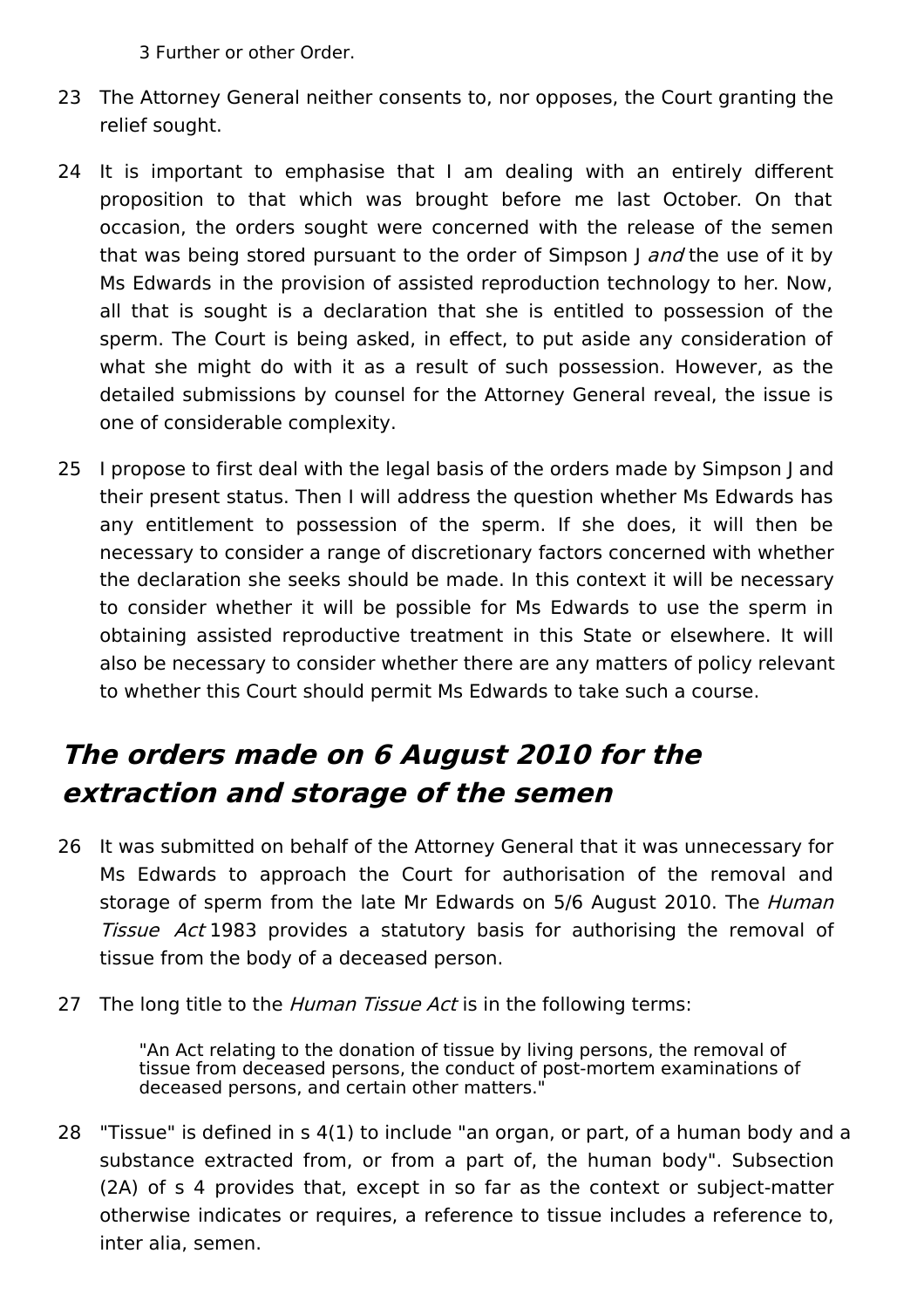29 A foundational provision in the Act is s 36(1) which is in these terms:

(1) A person shall not remove tissue from the body of any other person (whether living or deceased) except in accordance with a consent or authority that is, under this Act, sufficient authority for the removal of the tissue by the firstmentioned person.

Maximum penalty: 40 penalty units or imprisonment for 6 months, or both.

30 Part 4 of the Act provides for the removal of tissue after death. It makes no provision for the courts to play any role in this regard. Section 23 provides for the removal of tissue where the body of the deceased is at a hospital. This is the applicable provision because, at the relevant time, the body of Mr Edwards was at Royal North Shore Hospital. Section 23, relevantly, is in these terms:

#### **23 Authority to remove tissue where body of deceased at a hospital**

(1) If a designated officer for a hospital is satisfied, after making such inquiries as are reasonable in the circumstances in relation to a person who has died in the hospital or whose dead body has been brought into the hospital, that:

(a) the person had, during the person's lifetime, given his or her consent in writing to the removal after that person's death of tissue from that person's body for the purpose of:

(i) its transplantation to the body of a living person, or

(ii) its use for other therapeutic purposes or for medical purposes or scientific purposes, and

(b) the consent had not been revoked,

the designated officer may, by instrument in writing, authorise the removal of tissue from that person's body in accordance with the terms and any conditions of the consent.

(2) An authority under subsection (1) is not to be given in respect of a deceased child.

(3) If the designated officer is not satisfied as to the matters referred to in subsection (1), or the deceased person is a deceased child, and the designated officer is satisfied, after making such inquiries as are reasonable in the circumstances in relation to the deceased person, that:

(a) the deceased person had not, during the person's lifetime, expressed an objection to the removal of tissue from the person's body, and

(b) a senior available next of kin has given his or her consent in writing, or in any other manner prescribed by the regulations, to the removal of tissue from the person's body, and

(c) there is no next of kin of the same or a higher order of the classes in paragraph (a) or (b) of the definition of *senior available next of kin* in section 4 (1) who objects to the removal of tissue from the person's body,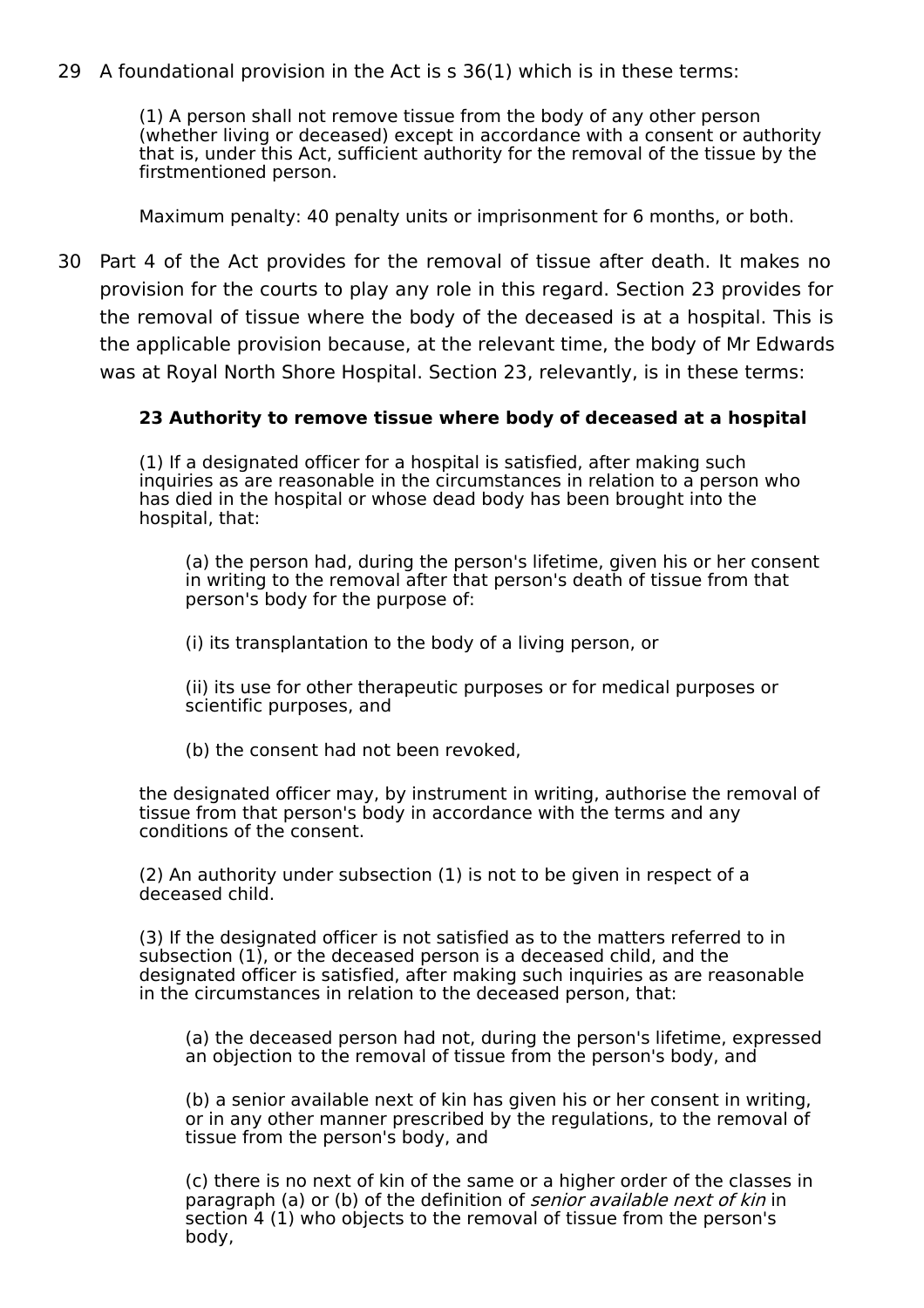the designated officer may, by instrument in writing, authorise the removal of tissue from the deceased person's body in accordance with the terms and any conditions of the consent referred to in paragraph (b).

31 There was no consent in writing by Mr Edwards during his lifetime to the removal of tissue from his body after his death. Accordingly, s 23(1) could not apply and the relevant provision would be s 23(3).

...

- 32 Unlike s 23(1), s 23(3) does not refer in express terms to the purposes for the removal of tissue. However, in the context in which it appears, the necessary implication is that the purposes should be regarded as being limited to those identified in s 23(1)(a), that is, for "transplantation to the body of a living person" or for "use for other therapeutic purposes or for medical purposes or scientific purposes". I am satisfied that removal of sperm could be regarded as "for medical purposes" where the proposed use is in assisted reproductive treatment. The ART Act defines "ART treatment" as "being any medical treatment or procedure that procures or attempt to procure pregnancy ...". S 4(1) ART Act. I am fortified in this by the fact that Habersberger J reached the same conclusion in relation to the similar Victorian legislative provision in  $Y$   $V$ Austin Health [2005] VSC 427; (2005) 13 VR 363 at [39].
- 33 The responsibility for determining whether tissue could be removed from the deceased fell with a "designated officer" for the hospital. If the designated officer had made "such inquiries as are reasonable in the circumstances", it is highly likely that he or she would have learnt from Ms Edwards that her husband had not expressed an objection during his lifetime to the removal of tissue from his body, or at least to the removal of tissue of the type in question (s 23(3)(a)). It is also highly likely that the designated officer would have learnt from Ms Edwards that she consented to such removal (s 23(3)(b)). Ms Edwards, as the spouse of the deceased, was the "senior available next of kin" according to the definition of that term in s 4(1) and there was no next of kin of the same or a higher order of the classes in that definition than her (s  $23(3)(c)$ ).
- 34 Account must also be taken of s 25 of the Human Tissue Act. It applies to a person in respect of whose death a coroner has jurisdiction to hold an inquest under the Coroners Act 2009 (s 25(1)). Mr Edwards died as the result of a workplace accident. This would be a "reportable death" for which the coroner would have jurisdiction to hold an inquest pursuant to s 21 of the Coroners Act ; a "reportable death" being defined in s 6(1) to include where a person died a "violent or unnatural death".
- 35 Section 25 of the *Human Tissue Act*, relevantly, provides: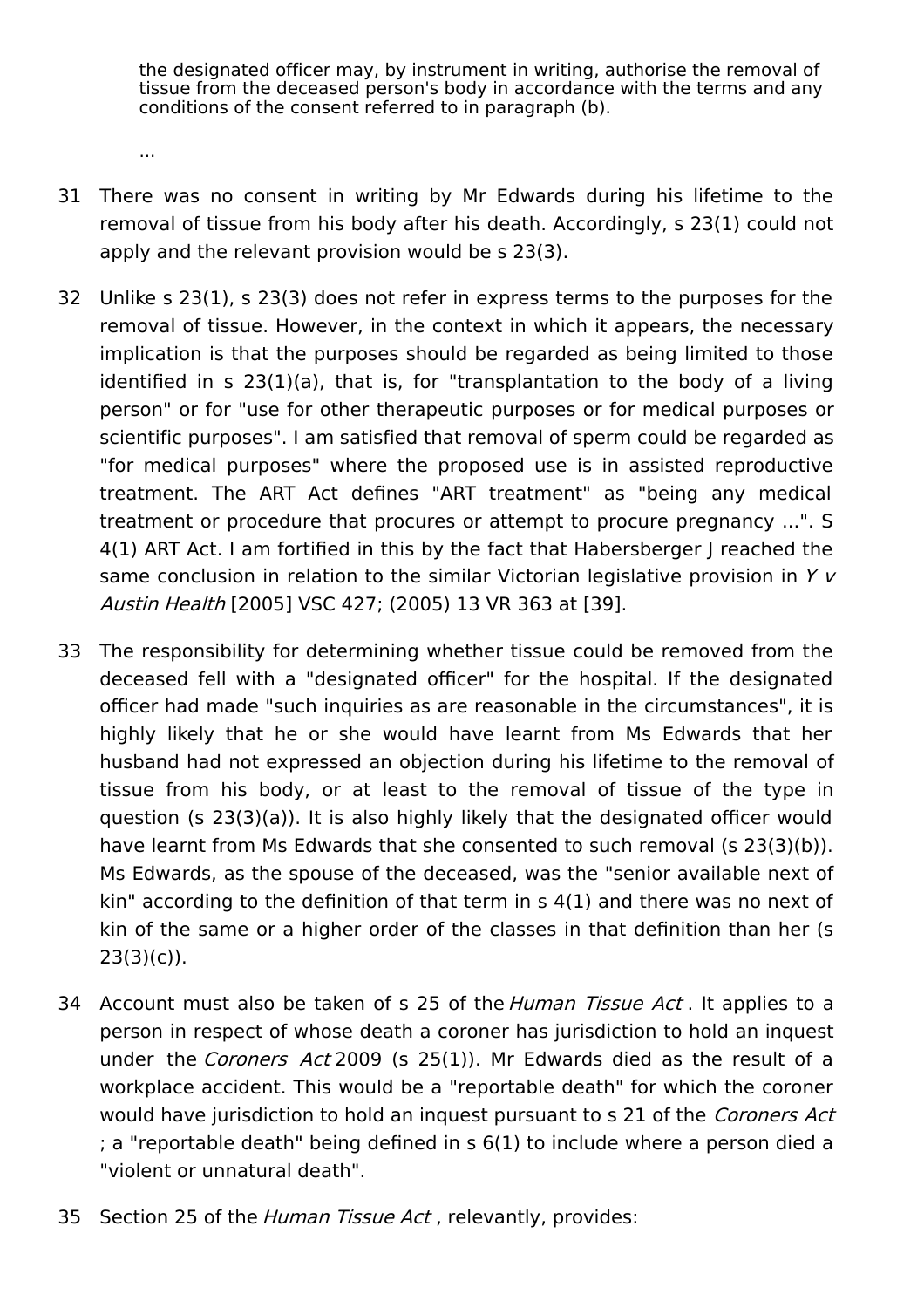#### **25 Consent by coroner**

(1) This section applies to a person in respect of whose death a coroner has jurisdiction to hold an inquest under the Coroners Act 2009.

(2) A designated officer for a hospital, a senior available next of kin or a principal care officer shall not authorise the removal of tissue from the body of a person to whom this section applies unless a coroner has given consent to the removal of the tissue.

Maximum penalty: 40 penalty units or imprisonment for 6 months, or both.

...

(5) A consent by a coroner under this section may be given orally and, if so given, is to be confirmed in writing as soon as practicable.

...

- 36 I have earlier referred to the State Coroner having informed Simpson J that she had authorised the procedure. Accordingly, it seems that the requirement of s 25(2) had been met. Whether the coroner had provided written confirmation of her consent as required by s 25(5) remains unknown.
- 37 The designated officer's power to authorise the removal of tissue pursuant to s 23(3) is discretionary: "...  $may$ , by instrument in writing, authorise ...". However, having regard to the fact that it was the deceased's spouse who was requesting that the procedure be carried out, it is possible that the discretion would have been exercised in favour of authorisation. Nevertheless, there was no written authorisation by a designated officer and so, theoretically at least, there was an infringement of s 36(1) of the Human Tissue Act.
- 38 What, then, is the status and effect of the orders made by Simpson J on 6 August 2010? The Supreme Court has a wide jurisdiction to do all that is necessary for the administration of justice in New South Wales: s 23 Supreme Court Act 1970. Questions were raised in the submissions for the Attorney General as to the appropriateness of the orders made by Simpson J. However, it was also acknowledged that as orders of a superior court of record they were binding and of force until set aside: Cameron  $v$  Cole [1944] HCA 5; (1944) 68 CLR 571 at 590; Jackson <sup>v</sup> Sterling Industries Ltd (1987) 162 CLR 612 at 620. It must also be borne in mind that Simpson J was presented with an urgent and unusual application, very late at night, by an undoubtedly grief stricken applicant and with no assistance by any legal practitioner.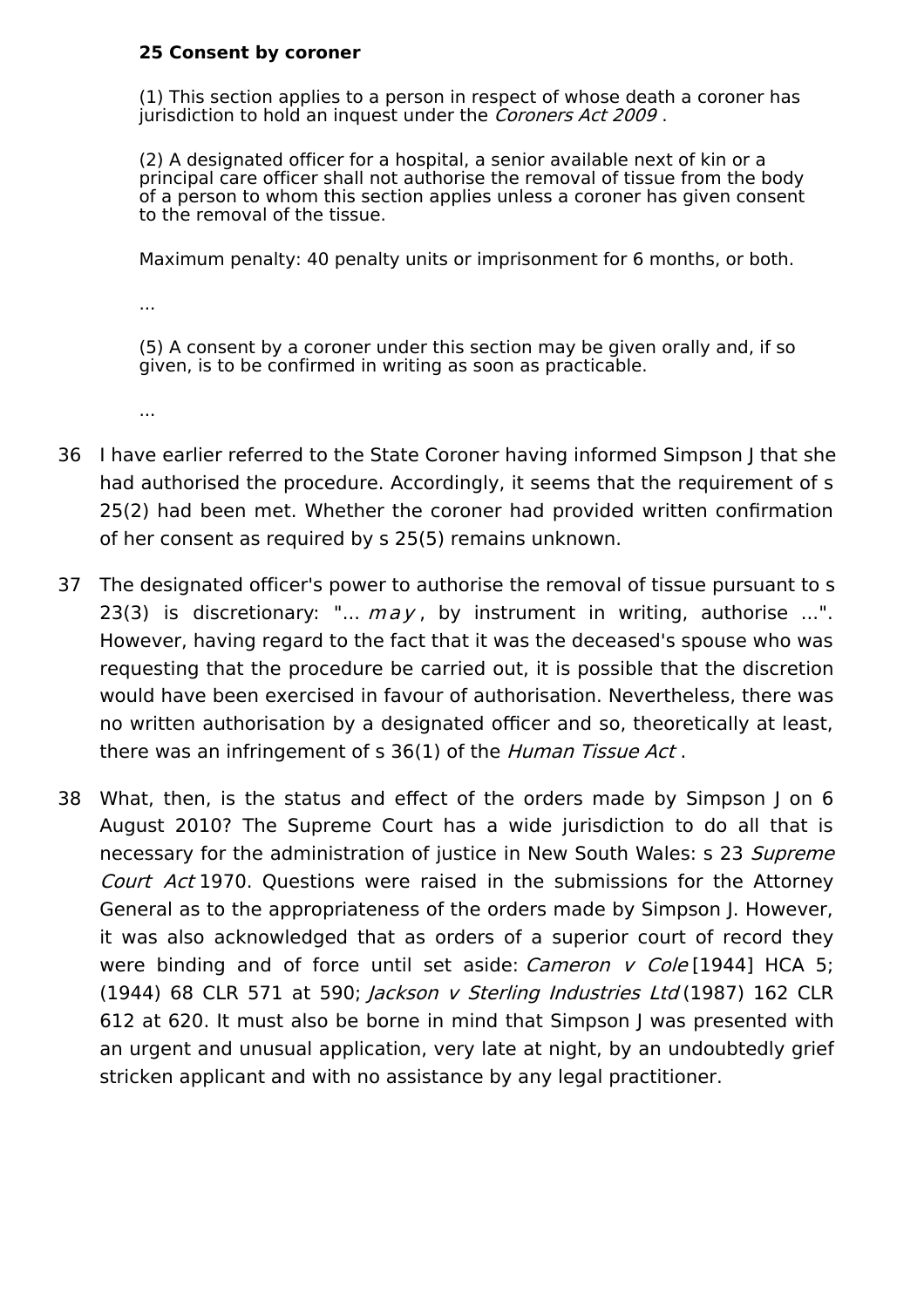- 39 There is only one decision of this Court that is concerned with a question as to the removal of sperm from a man unable to provide his consent. In  $MAW$   $V$ Western Sydney Area Health Service [2000] NSWSC 358; (2000) 49 NSWLR 231, O'Keefe I dealt with an urgent application to authorise the taking of sperm from a man who was in a coma and in imminent danger of dying. The proceedings were said to invoke the parens patriae jurisdiction of the Court. O'Keefe J held that this jurisdiction did not extend to authorising a nontherapeutic surgical procedure such as was proposed. He also indicated that even if he had jurisdiction, he would not exercise the discretion in favour of making the orders sought. The issues considered in MAW were different to those raised in the present proceedings and I note that the *Human Tissue Act* has been the subject of a number of significant amendments in the intervening years.
- 40 Mr Kirk submitted that whether or not the removal of the sperm was legally valid, the Court must accept the facts as they presently are and deal with the present application upon those facts. It was submitted that the legality or otherwise of the removal remains of relevance to the discretion to be exercised. Having said that, the difficulties attendant upon the application to Simpson J were noted, and the concession was made that the requirements in the Human Tissue Act for properly authorised removal of tissue would not seem to have been insurmountable hurdles if there had been a correct understanding of the statutory provisions.

### **Ms Edwards' entitlement to possession**

- 41 Senior counsel for Ms Edwards asserted that she has, incidental to her duty as administrator of her late husband's estate in relation to the disposal of his body, a right to possession of any part thereof and no other party has a superior right.
- 42 Counsel for the Attorney General raised the alternative proposition that there is a right of property. He disputed the basis upon which Mr Simpson relied. In Mr Kirk's submission, the right of an executor or administrator to possession of the deceased's body is limited to fulfilling the duty to ensure prompt and decent burial or cremation.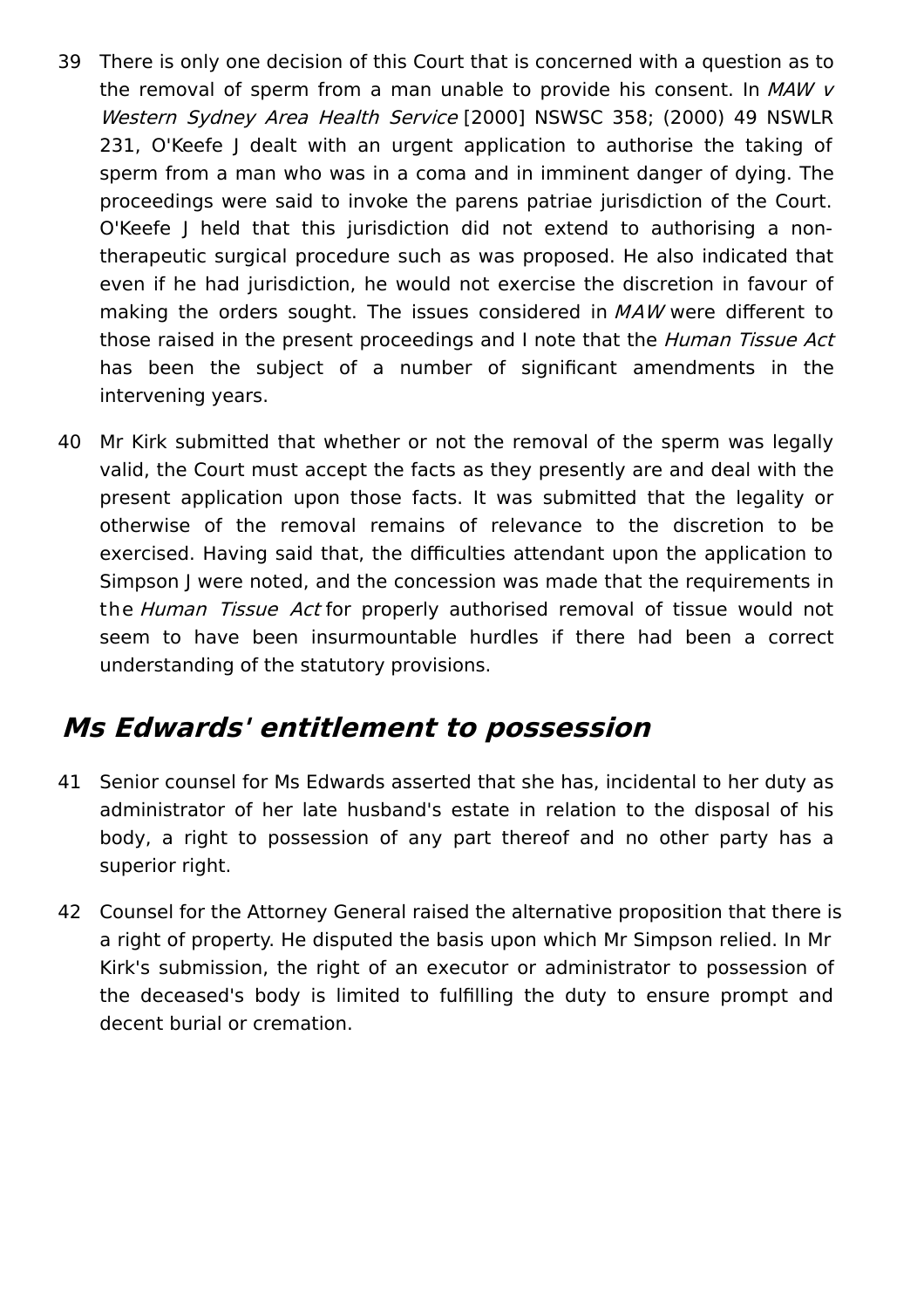- 43 There are a number of authorities relevant to these propositions. *Doodeward v* Spence [1908] HCA 45; (1908) 6 CLR 406 is a starting point. It concerned the body of a "two headed baby" which had been still-born in 1868. The attending doctor, Dr Donahoe, took the body away and preserved it in spirits in a bottle and kept it in his surgery as a curiosity. When Dr Donahoe died in 1870 the preserved body was sold as part of his personal effects. It then came into the possession of the appellant who exhibited it for gain. The defendant, a police inspector, seized the bottle and its contents. The plaintiff brought an action in detinue. A majority of the High Court (Griffiths CJ and Barton I) held that he was entitled to an order for recovery of the body.
- 44 Higgins J, in his dissenting judgment, referred to many authorities, some of great antiquity, for the proposition that there is no property in a corpse. He concluded (at 421-422):

From first to last, I can find no instance of any Court asserting any property in a corpse except in favour of persons who wanted it for purposes of burial, and who by virtue of their close relationship with the deceased might be regarded as under a duty to give the corpse decent interment.

- 45 Griffiths CJ and Barton J acknowledged such authorities but the Chief Justice, Barton J agreeing, did not find that they assisted with the case at hand. His Honour (at 412) was of the view that the court was "free to regard it as a case of first instance arising in the 20 th century, and to decide it in accordance with general principles of law, which are usually in accord with reason and common sense".
- 46 Griffiths CJ then held (at 413-4) that no law forbade in all circumstances the mere possession of a human body for purposes other than immediate burial. He concluded (at 414):

If, then, there can, under some circumstances, be a continued rightful possession of a human body unburied, I think, as I have already said, that the law will protect that rightful possession by appropriate remedies. I do not know of any definition of property which is not wide enough to include such a right of permanent possession. By whatever name the right is called, I think it exists, and that, so far as it constitutes property, a human body, or a portion of a human body, is capable by law of becoming the subject of property. It is not necessary to give an exhaustive enumeration of the circumstances under which such a right may be acquired, but I entertain no doubt that, when a person has by the lawful exercise of work or skill so dealt with <sup>a</sup> human body or part of <sup>a</sup> human body in his lawful possession that it has acquired some attributes differentiating it from <sup>a</sup> mere corpse awaiting burial , he acquires a right to retain possession of it, at least as against any person not entitled to have it delivered to him for the purpose of burial, but subject, of course, to any positive law which forbids its retention under the particular circumstances. (Emphasis added)

47 The plaintiff succeeded upon the finding that the body had originally come into the possession of Dr Donahoe "not unlawfully"; that he had bestowed some work or skill upon it, and that it had acquired an actual pecuniary value.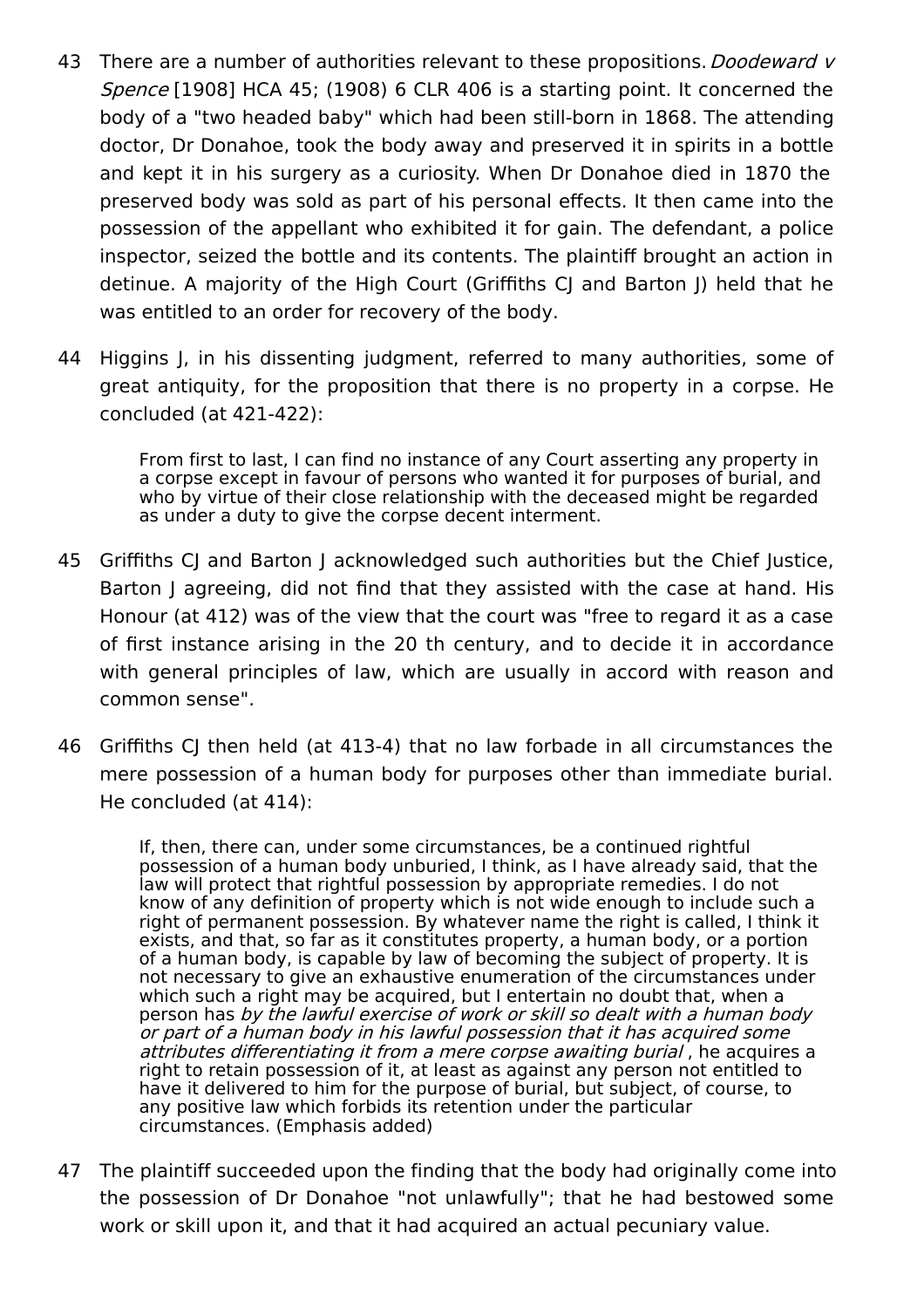- 48 Three decisions of single judges of the Supreme Court of Queensland were referred to in the course of submissions. They each concerned an urgent application for the taking of sperm from deceased men but they also considered the property issue.
- 49 The application for the taking of sperm was refused in Re Gray [2000] QSC 390; [2001] 2 Qd R 35. Chesterman J referred to authorities for the proposition that there is no property in a deceased body of a human being. His conclusion is encapsulated in the following:

[20] The principle clearly established, that the deceased's personal representative or, where there is none, the parents or spouse, have a right to possession of the body only for the purposes of ensuring prompt and decent disposal has, I think, the corollary that there is a duty not to interfere with the body or, to use the language found in Pierce, to violate it. These principles are inimical to the proposition that the next of kin or legal personal representative may remove part of the body

- 50 In Baker v State of Queensland [2003] QSC 2, Muir J found the circumstances of the application were not relevantly distinguishable from those in Re Gray and the application was dismissed by the adoption of the reasoning of Chesterman J.
- 51 Atkinson J granted the application in *Re Denman* [2004] QSC 70; [2004] 2 Qd R 595. Her Honour referred to Re Gray and Baker v State of Queensland but found (at [35]) that there were "valid public policy arguments" that pointed in the opposite direction to those which she thought had led Chesterman and Muir II to refuse the applications in those cases. The authorities concerned with the property status of a deceased body that Chesterman J referred to were not directly addressed in her Honour's judgment.
- 52 Roche v Douglas [2000] WASC 146; (2000) 22 WAR 331 was decided before any of the Queensland cases just referred to but was not cited in any of them. The issue for Sanderson M in this case was whether certain body samples taken from the deceased and stored prior to death were "property". The plaintiff sought orders having the effect that the samples be submitted for DNA testing to assist in the determination of whether she was the deceased's natural daughter and, thus, entitled to claim on his estate. The application was put on two bases, each of which involved a consideration of whether the tissue samples were property.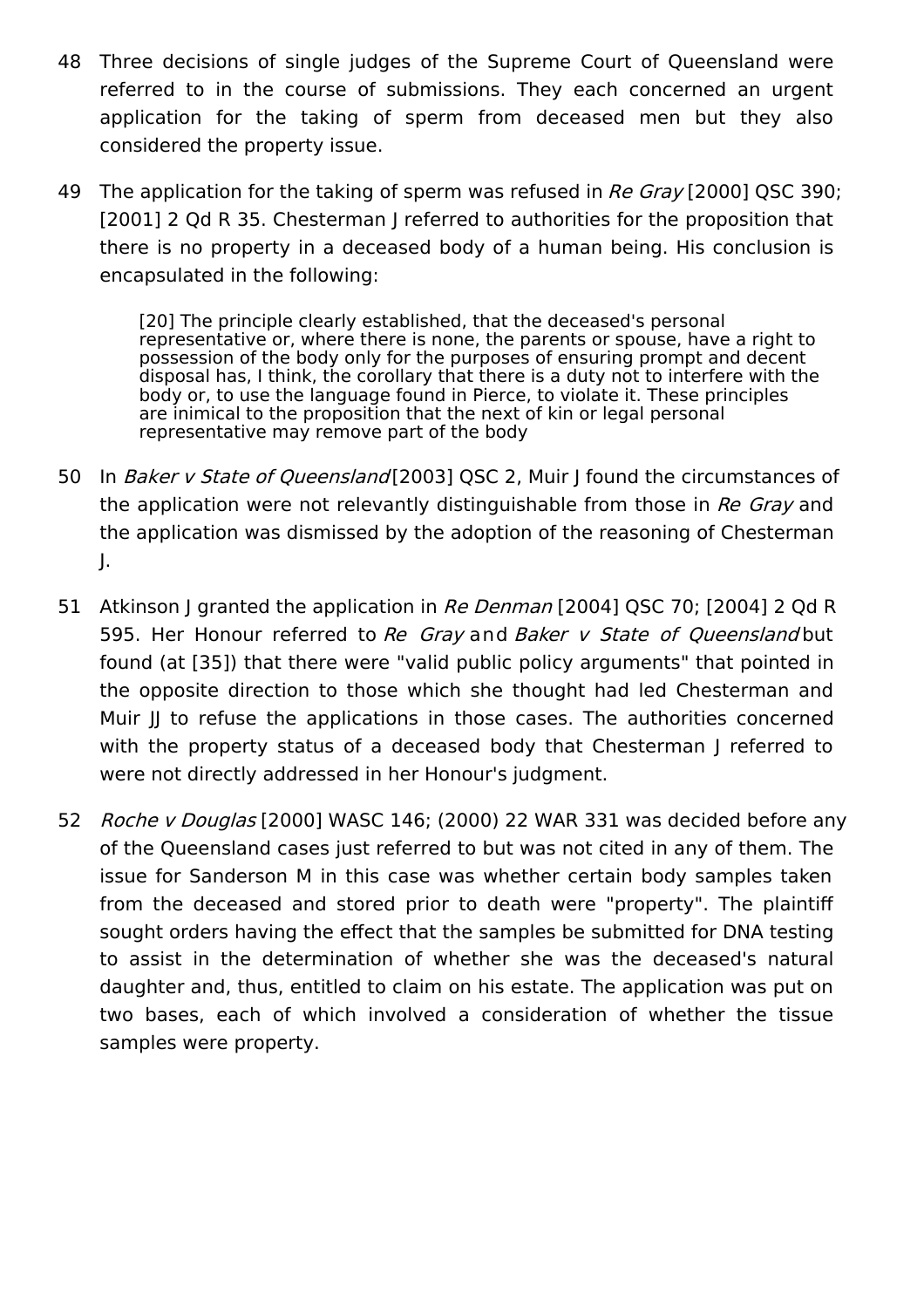53 Sanderson M referred to authorities such as *Williams v Williams* [1882] 20 Ch D 659 in which it was held by Kay J at 662-665 that, "there can be no property in the dead body of a human being ... after the death of a man, his executors have a right to the custody and possession of his body (although they have no property in it) until it is properly buried". His review of authorities also included *Doodeward v Spence*, above, but he found them all to be distinguishable upon the basis that they were concerned with bodies and he was concerned with tissue from a body. He concluded:

> [23] Having given careful consideration to all of the cases I have mentioned and to the many learned articles on the subject, I am satisfied that it is proper to hold that the human tissue is property. In reaching that conclusion I am mindful of what was said by Griffiths CJ about the need to apply the principles of law in line with reason and good sense. In this case it might well be possible by the use of DNA testing to establish definitively whether the deceased is the father of the plaintiff. If that is possible it will obviate the need for extensive evidence, much of that evidence anecdotal, to prove the plaintiff's claim. There will be a considerable saving in time and cost, so on the particular facts of this case there is a compelling reason for holding the tissue samples to be property.

[24] In the wider sense, it defies reason to not regard tissue samples as property. Such samples have a real physical presence. They exist and will continue to exist until some step is taken to effect destruction. There is no purpose to be served in ignoring physical reality. To deny that the tissue samples are property, in contrast to the paraffin in which the samples are kept or the jar in which both the paraffin and the samples are stored, would be in my view to create a legal fiction. There is no rational or logical justification for such a result.

54 A similar application came before this Court in Pecar v National Australia Trustees Ltd and Anor , unreported, Supreme Court of New South Wales, Bryson J, 27 November 1996. The plaintiff sought an order determining his alleged entitlement as son of the deceased to share in the distribution of his estate. He made an application for orders that would have the effect of permitting a comparison of his DNA with that contained in human tissue samples from the deceased that had been taken during an autopsy and were being held at a pathology laboratory. The application was made under Pt 25 r 8 of the Supreme Court Rules 1970 which related to the inspection of "property". Bryson J identified the question before him as whether tissue samples or other parts of a dead human body are property. He referred to the exception identified by Griffiths CI in *Doodeward v Spence* and held:

> This view would justify a right to retain possession of autopsy specimens, especially in this case where the human tissue is fixed in and an accretion to a paraffin block which itself is susceptible of ownership. In my opinion the pathology specimen is property within the general meaning of that term which connotes that property has an owner.

In my opinion however the word "property" in r8 as extended by subr(4) is not used so as to require that there be any right of ownership. The rule does not deal with rights of ownership but with adduction of evidence, and it was not significant for the purposes of the rule whether or not there was a right of ownership. In my opinion the autopsy samples are property within the meaning of r8.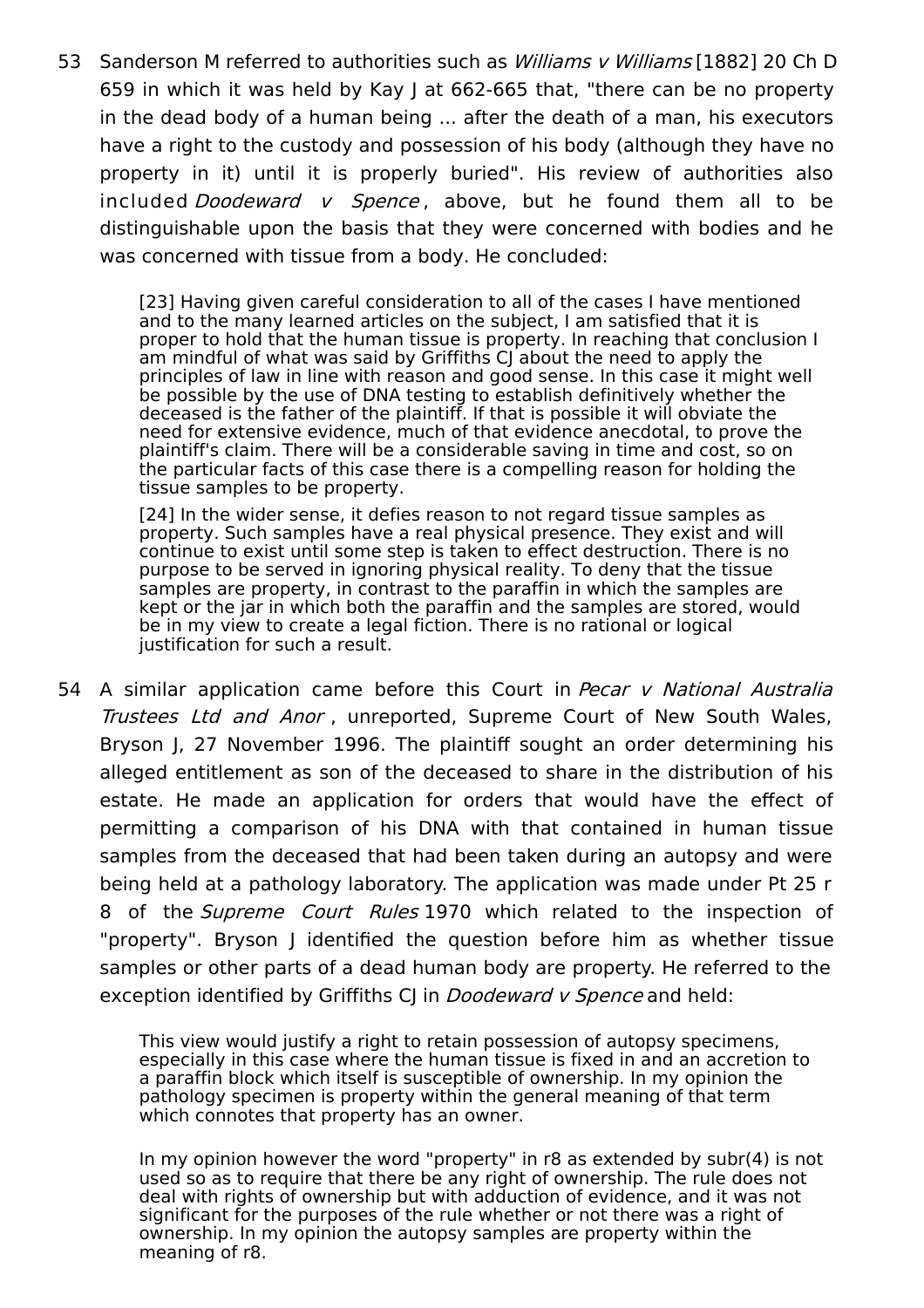- 55 In S v Minister for Health (WA) [2008] WASC 262, Simmonds J dealt with an urgent application for orders permitting the recovery of sperm from a deceased husband who had been about to embark upon assisted reproductive treatment with his wife. His Honour found (at [9]) jurisdiction to make the orders in the same rule that was applied by Sanderson M in Roche v Douglas and agreed with the master that "property" within that rule was capable of including tissue taken from the body of a person who subsequently died. He saw (at [10]) no distinction in taking samples of tissue from a body before death and the taking of a sample after death.
- 56 There are two cases in the United Kingdom where tissue samples have been regarded as property in the context of criminal prosecutions for larceny but they are of no real authority. No cases were cited in either judgment.
- 57 In R v Welsh [1974] RTR 478 a man was taken to a police station under suspicion of being in charge of a motor vehicle whilst under the influence of alcohol. He provided a urine sample but then when the constable left the room he emptied it into a sink. He was convicted of attempting to defeat the course of justice and theft of the urine sample. He appealed, but only in respect of the severity of the sentences imposed. The conviction for theft was not questioned.
- 58 In R v Rothery (1976) 63 Cr App R 231, a man in similar circumstances to those in Welsh was required to provide a specimen of blood. The specimen was provided but then stolen when the constable's back was turned. The man was charged with theft and with failing to provide a specimen for laboratory testing. He pleaded guilty to both offences yet appealed against his conviction, but only in respect of the latter offence. The appeal was upheld. Again, the conviction for theft was not questioned.
- 59 One of the authorities referred to by Sanderson M was *Dobson v North Tyneside* Health Authority [1997] 1 WLR 596; [1996] 4 All ER 474. The brain of a deceased woman had been removed and preserved in paraffin in the course of a post mortem examination on behalf of the coroner. The body was returned to the deceased's family for burial but the brain was retained at a hospital. No further examination of it was required by the coroner and so it was disposed of. Three years after the death, the deceased's mother took out letters of administration to the estate and commenced proceedings in her own right and as next friend for the deceased's son. The proceedings included an action against the hospital for destroying evidence which could have been of use in a case against another hospital for having failed to detect the tumours from which the deceased had died. The proceedings were for conversion, and it was necessary for the plaintiff to establish, in the absence of actual possession, an immediate right to possession.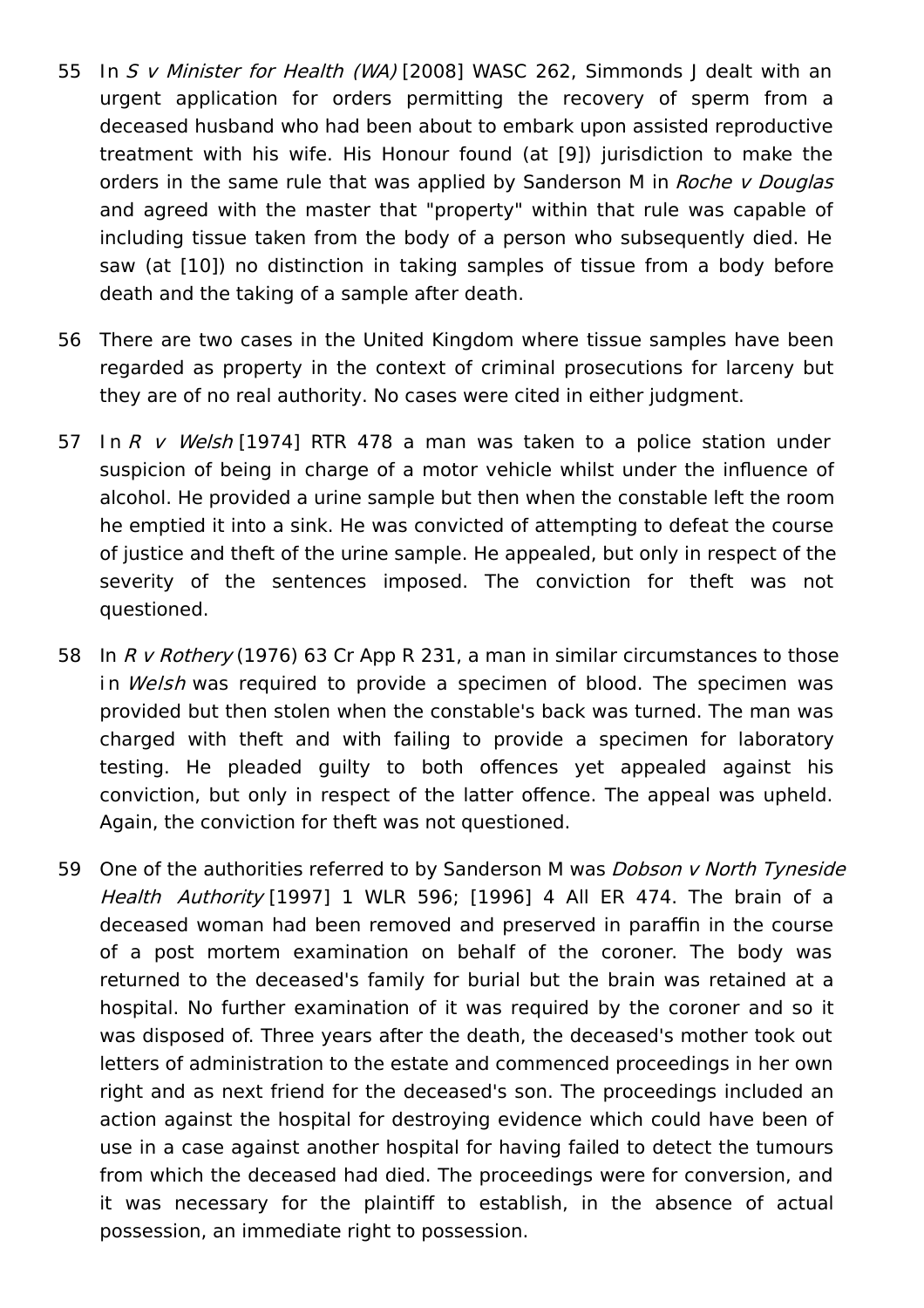- 60 Gibson LJ referred (at 600-601) to authorities for the proposition that there is no property in a corpse but noted that it is subject to qualification. Reference was also made to *Doodeward v Spence*. He concluded, however, that there was no right of the next of kin to possession of the deceased's brain. It had been taken and preserved for purposes associated with the coronial investigation of the death. Once those purposes were served there was no need for its further retention. This factual situation was not "on a par with stuffing or embalming a corpse or preserving an anatomical or pathological specimen for a scientific collection or with preserving a human freak such as a double-headed foetus that had some value for exhibition purposes". For these reasons, Gibson LJ, with whom the other members of the court agreed, held (at 601-602) that the preservation of the brain in this case did not render it an item the possession of which the plaintiffs ever became entitled for any purpose. Because the judgment engaged in identifying this distinction, it would seem that the correctness of *Doodeward v Spence* was not doubted.
- 61 AB & Ors v Leeds Teaching Hospital NHS Trust and Anor [2004] EWHC 644 (QB) was concerned with claims for psychiatric injury brought by parents of children who had died. Body parts had been taken during post mortems and not returned. The plaintiffs relied upon their duty to bury as conferring a right to possess the body, including all its parts, for the purpose of burial. The defendants claimed that there was at least a right of the hospitals and pathologists to possess organs on which work and skill had been carried out.
- 62 Gage J referred to Doodeward v Spence, Dobson v North Tyneside Health Authority and R v Kelly [1999] OB 621: [1998] 3 All ER 741 and held:

[148] In my judgment the principle that part of a body may acquire the character of property which can be the subject of rights of possession and ownership is now part of our law. In particular, in my opinion, Kelly's case establishes the exception to the rule that there is no property in a corpse where part of the body has been the subject of the application of skill such as dissection or preservation techniques. The evidence in the lead cases shows that to dissect and fix an organ from a child's body requires work and a great deal of skill, the more so in the case of a very small baby such as Rosina Harris. The subsequent production of blocks and slides is also a skilful operation requiring work and expertise of trained scientists.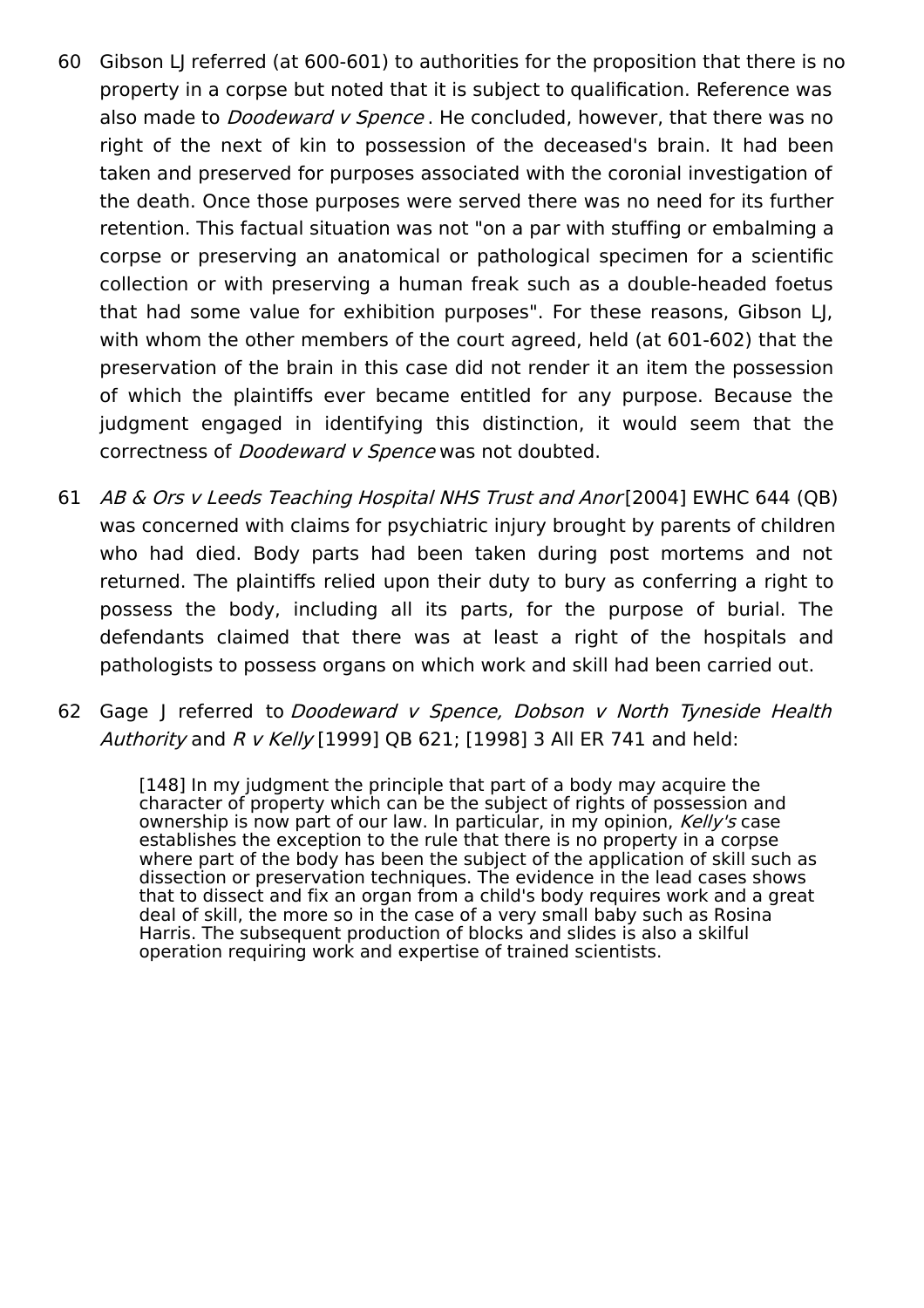- 63 The Court of Appeal of England and Wales has recently taken the view that semen samples can be property: Yearworth and others v North Bristol NHS Trust [2009] EWCA Civ 37; [2010] QB 1. Six men were diagnosed with cancer and were being treated at a hospital for which the defendant was responsible. They were asked if they wished to provide semen samples for storage in the event that the chemotherapy they were about to undergo was damaging to their fertility. Such samples were provided, preserved and stored. However, the liquid nitrogen in the tanks in which the samples were stored fell below the required level and the semen thawed. Proceedings based upon the tort of negligence were brought against the Trust by five of the men and the administrator of the estate of the sixth man. It was claimed that each had suffered either psychiatric injury or mental distress. The defendant asserted that even if a breach of duty (which it admitted) had caused the harm claimed, the men were not entitled to recover damages because the loss of the sperm constituted neither personal injury nor damage to property. A judge determined preliminary issues adversely to the men, including finding in favour of the Trust on the two matters I have just mentioned.
- 64 The Court of Appeal upheld the finding of the trial judge as to there being no personal injury, but a different view was taken on the property issue. It was held, unanimously, that the sperm, in the circumstances of the case, could be property for the purposes of the law of negligence.
- 65 Yearworth involved a distinction with the present case in that the property right asserted was that of living men, or, in one case the administrator of the estate of a man, who had each freely donated sperm for a specific purpose (potential use to conceive a child by assisted reproductive treatment if they were rendered infertile).
- 66 The Court accepted (at [31] [32]) that long-standing authorities established the propositions that there was no property in either a living human body or a human corpse. Reference was made (at [33]) to *Doodeward v Spence*, which, it was noted (at  $[34]$  -  $[36]$ ), had been acknowledged in *Dobson v North* Tyneside Health Authority and in R  $v$  Kelly. In the latter it was held that human body parts which had been preserved and were in the possession of the Royal College of Surgeons and used in training surgeons could be property and thus the subject of theft. Rose LJ stated (at 630-631):

"We accept that, however questionable the historical origins of the principle, it has now been the common law for 150 years at least that neither a corpse nor parts of a corpse are in themselves and without more capable of being property protected by rights. ...

... [But] parts of a corpse are capable of being property within s 4 of the [Theft Act 1968], if they have acquired different attributes by virtue of the application of skill, such as dissection or preservation techniques, for exhibition or teaching purposes ...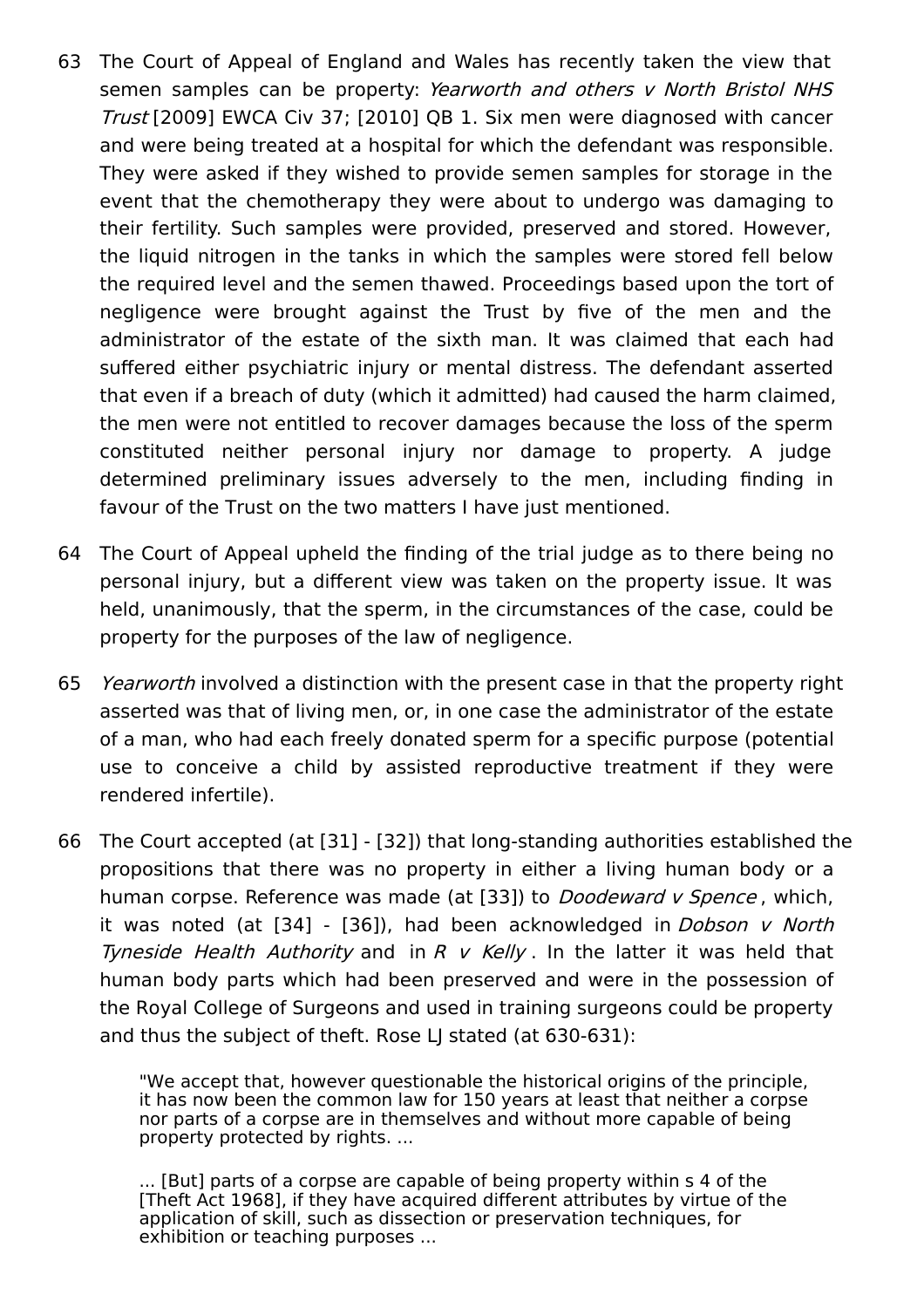Furthermore, the common law does not stand still. It may be that if, on some future occasion, the question arises, the courts will hold that human body parts are capable of being property for the purposes of s 4, even without the acquisition of different attributes, if they have a use or significance beyond their mere existence."

- 67 The Court in *Yearworth* then noted (at [39] [40]) two Californian authorities. In Moore v Regents of the University of California (1990) 793 P 2d 479 a man sued his surgeon who had removed his spleen and other body parts with consent but had then used them profitably in research without having disclosed his intention to do so. One of the causes of action was for conversion of the body parts. The Californian Supreme Court rejected this aspect of the claim on the basis that the man did not remain the owner following their removal. However, in Hecht v Superior Court of Los Angeles County (1993) 20 Cal Rptr 2d 275, a man donated sperm and caused it to be stored, bequeathing it in his will to his partner with the intention that she would use it conceive a child. The man committed suicide. A preliminary point determined in a challenge by the deceased's children to the will was whether the sperm was something that was capable of disposition by will. The Californian Court of Appeals held that it was. The Court in Yearworth regarded ownership of stored sperm for the purpose of directing its use following death as being a step beyond that which the six men were inviting it to take in the case at hand.
- 68 Amongst a number of conclusions reached in Yearworth (at [45]) were the following:

(a) In this jurisdiction developments in medical science require a re-analysis of the common law's treatment of and approach to the issue of ownership of parts or products of a living human body, whether for present purposes (viz an action in negligence) or otherwise.

...

(c) For us the easiest course would be to uphold the claims of the men to have had ownership of the sperm for present purposes by reference to the principle first identified in *Doodeward's* case (1908) 6 CLR 406. We would have no difficulty in concluding that the unit's storage of the sperm in liquid nitrogen at minus 196 C was an application to the sperm of work and skill which conferred on it a substantially different attribute, namely the arrest of its swift perishability. We would regard  $R$  v Kelly [1998] 3 All ER 741, [1999] OB 621 as entirely consistent with such an analysis and *Dobson's* case [1996] 4 All ER 474, [1997] 1 WLR 596 as a claim which failed for a different reason, namely that the pathologist never undertook to the claimants, and was not otherwise obliged, to continue to preserve the brain.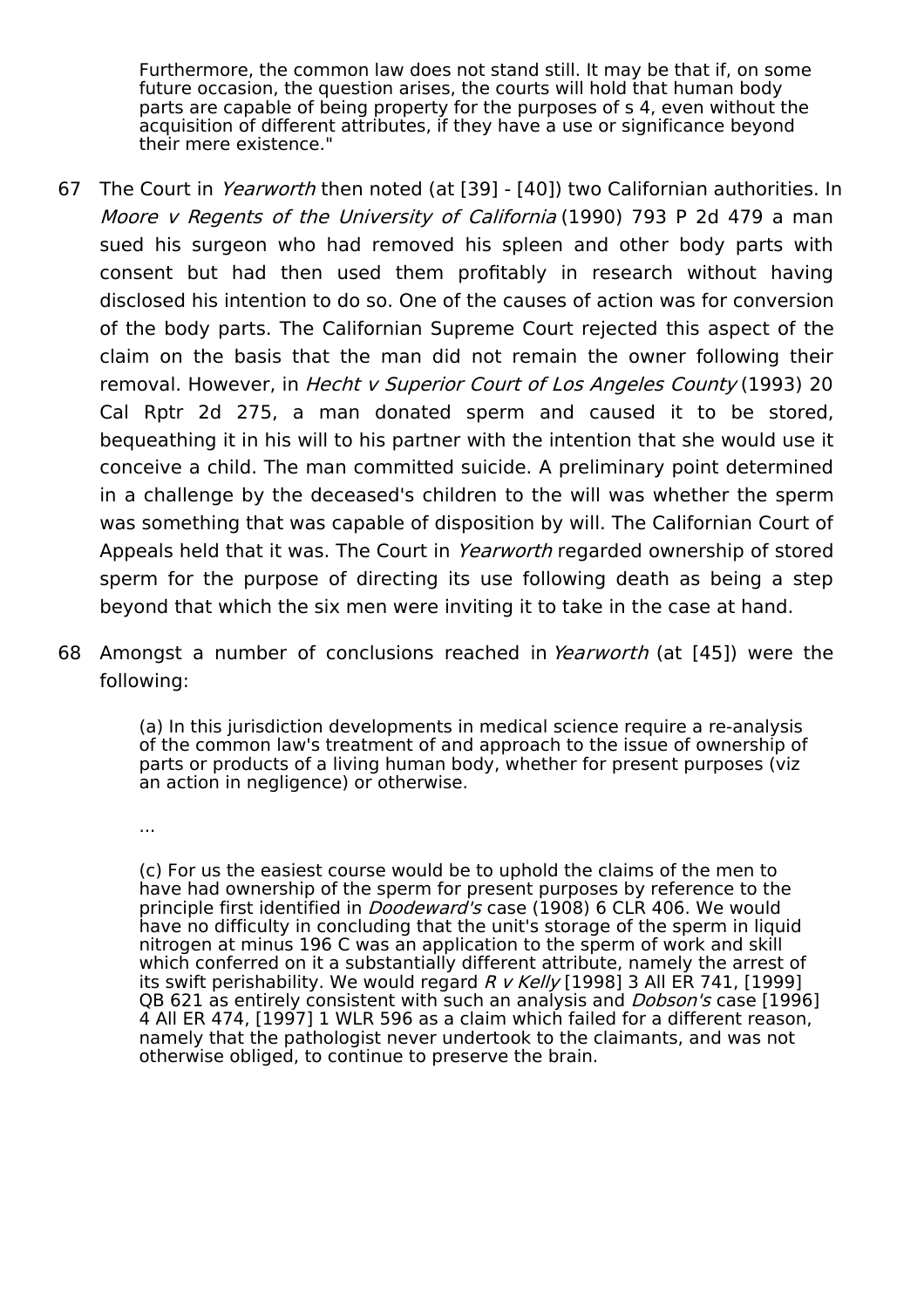(d) However, as foreshadowed b Rose LJ in  $R$  v Kelly, we are not content to see the common law in this area founded upon the principle in *Doodeward's* case, which was devised as an exception to a principle, itself of exceptional character, relating to the ownership of a human corpse. Such ancestry does not commend it as a solid foundation. Moreover a distinction between the capacity to own body parts or products which have, and which have not, been subject to the exercise of work or skill is not entirely logical. Why, for example, should the surgeon presented with a part of the body, for example, a finger which has been amputated in a factory accident, with a view to reattaching it to the injured hand, but who carelessly damages it before starting the necessary medical procedures, be able to escape liability on the footing that the body part had not been subject to the exercise of work or skill which had changed its attributes?

(e) So we prefer to rest our conclusions on a broader basis.

(f) In our judgment, for the purposes of their claims in negligence, the men had ownership of the sperm which they ejaculated. ...

- 69 The most recent case to which Mr Kirk referred in his submissions was Bazley v Wesley Monash IVF Pty Ltd [2010] OSC 118. Mr Bazley and his wife had one child and intended to have more. When he was diagnosed with cancer, he was told that the treatment would temporarily, and perhaps permanently, adversely affect his fertility. He provided a semen sample which the respondent stored. Mr Bazley subsequently died. He left a will nominating his wife and his accountant as executors and trustees and his wife as the principal beneficiary. However, the will made no mention of the semen sample.
- 70 Ms Bazley contacted the respondent and asked that it continue to store the sample. It responded that it was bound by guidelines which prohibited the storage and use of gametes (in this case, sperm) in the absence of a "clearly expressed and witnessed directive" from the gamete provider. Ms Bazley applied to the Queensland Supreme Court for orders that the respondent continue to store the samples and be prohibited from destroying them until further order.
- 71 White J characterised (at [16]) the question for determination as being "whether sperm extracted and stored can be described as 'property' and thus form part of Mr Bazley's estate". Her Honour referred to Yearworth and the authorities considered therein. She noted that the Court of Appeal there had held, in addition to what I have referred to earlier, that there had been a bailment of the sperm by the men to the defendant. Reference was also made to Roche v Douglas , above, before her Honour concluded: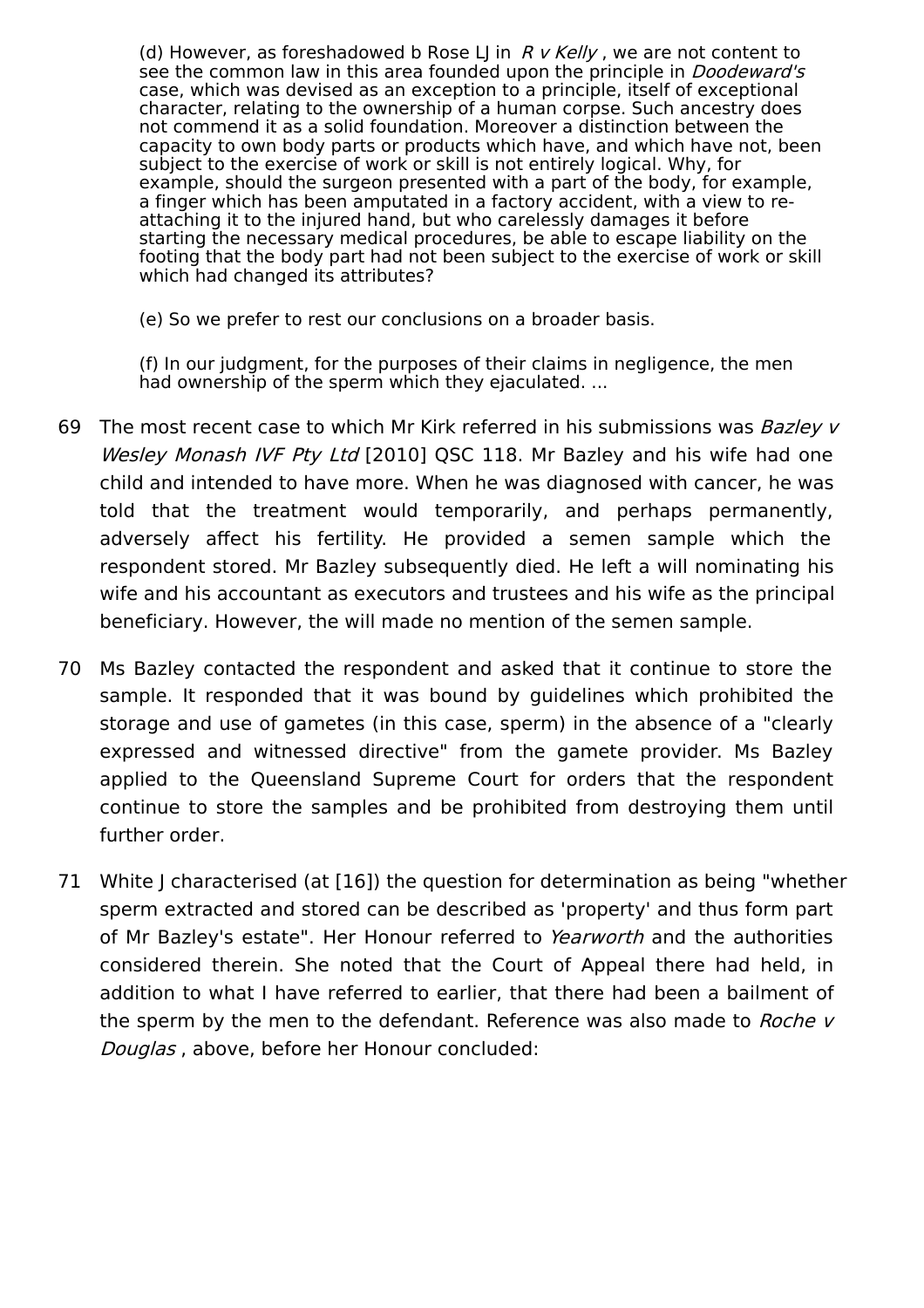[33] The conclusion, both in law and in common sense, must be that the straws of semen currently stored with the respondent are property, the ownership of which vested in the deceased while alive and in his personal representatives after his death. The relationship between the respondent and the deceased was one of bailor and bailee for reward because, so long as the fee was paid, and contact maintained, the respondent agreed to store the straws. The arrangement could also come to an end when the respondent died without leaving a written directive about the semen, but plainly the bailor, or his personal representatives, maintained ownership of the straws of semen and could request the return of his property. Furthermore, it must be implied into the contract of bailment, that the semen would, if requested, be returned in the manner which it was held, which preserved its essential characteristics as frozen semen capable of being used. ...

## **The extent of <sup>a</sup> proprietary right**

- 72 Before turning to a consideration of the cases above on the question of whether the deceased's gametes should be recognised as property, it is important to make clear what rights of property are in question.
- 73 The High Court of Australia observed in Zhu v Treasurer of the State of New South Wales [2004] HCA 56; (2004) 218 CLR 530 at 577:

"Property" is a comprehensive term which is used in the law to describe many different kinds of relationship between a person and a subject-matter; the term is employed to describe a range of legal and equitable estates and interests, corporeal and incorporeal. Accordingly, to characterise something as a proprietary right (and, a fortiori, a quasi-proprietary right) is not to say that it has all the indicia of other things called proprietary rights. Nor is it to say "how far or against what sort of invasions the [right] shall be protected, because the protection given to property rights varies with the nature of the right". (Citations omitted).

74 A discussion paper released in the course of a joint inquiry by the Australian Law Reform Commission and the Australian Health Ethics Committee included a review of a number of Australian and English authorities and journal articles concerned with the ownership of human tissue samples: Protection of Human Genetic Information DP 66 (2002), ALRC, Sydney Ch 17. It stated:

17.20 However, the cases to date have dealt with only very limited fact situations. The courts have not produced any clear ruling on the particular property rights that may be held over tissue samples, beyond a right to possess - the violation of which constitutes theft only in very specific circumstances. It is not clear how far other property rights could be said to exist in relation to tissue samples.

75 The inquiry examined a wide variety of arguments for and against recognition of property rights in genetic material and concluded (at 17.43) that "the benefits of regarding genetic samples as property are outweighed by the drawbacks". It proposed (Proposal 17-1) that the common law right to possession of preserved samples should continue to be upheld, but full property rights should not be granted.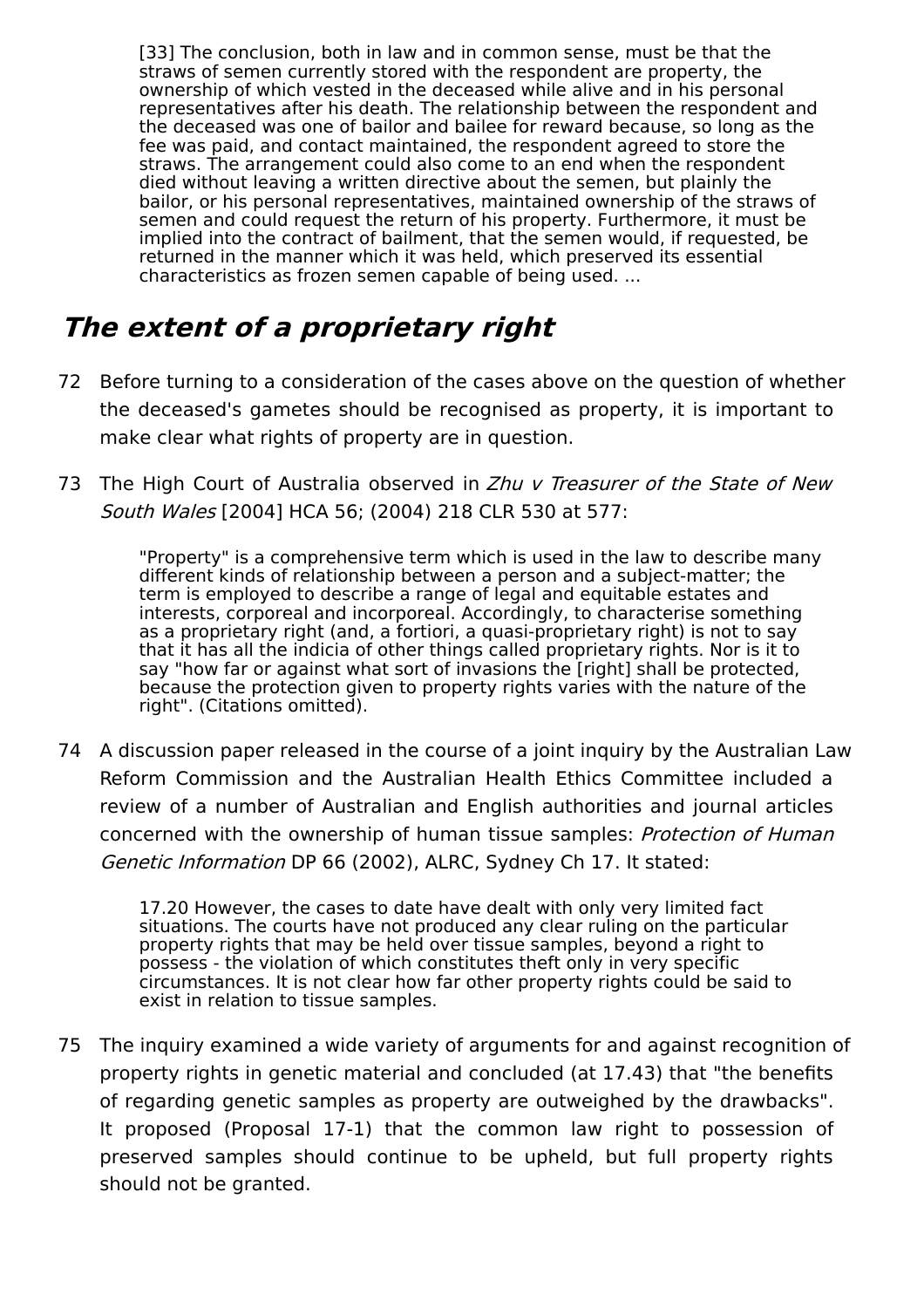76 The Inquiry remained of that view in its final report: *Essentially Yours: The* Protection of Human Genetic Information in Australia (ALRC 96, 2003) at 20.37. It recognised that granting recognition of property rights in genetic material was problematic in that the concept of property generally involved rights including, but not limited to, use, transfer, sale and management as well as possession: see the discussion at 20.16 - 20.37. Recommendation 20-1 of the Inquiry was that:

> "The proprietary rights in preserved samples, which are currently enjoyed by hospitals and others under the common law, should continue to be upheld on a case-by-case basis. Legislation should not be enacted to confer full proprietary rights in human genetic samples."

- 77 A consideration of rights that flow from a recognition of something as "property" is complex and beyond the scope or need of this judgment. An illustration of the array of issues that potentially have relevance is provided in Lyria Bennett Moses, The Applicability of Property Law in New Contexts: From Cells to Cyberspace (2008) 30(4) Sydney Law Review 639-662.
- 78 Recognition of the deceased's sperm as property for the purposes of the present proceedings must be understood in the context of the declaration that Ms Edwards seeks, that is that she is entitled to possession. The Court is not being asked to recognise a property entitlement beyond that.

### **Consideration of the authorities**

- 79 There are, of course, significant features of the present case that differentiate it from those to which I have referred. They have each involved issues of ownership or property rights which have been determined by the application of established principles, or the extension of such principles, within the specific factual matrix of the case at hand. Aside from *Doodeward v Spence*, none are binding upon this Court. However, it is of some use to see that the law has not remained rigid but has been applied with a flexibility, albeit significantly constrained, in order to meet new situations exposed by the advancement in medical technology.
- 80 It was submitted by Mr Kirk, correctly with respect, that I am bound by the decision of the High Court in *Doodeward v Spencer*, notwithstanding that it is over 100 years old. However, it was also submitted that there was persuasive force in what Master Sanderson said in Roche v Douglas about not ignoring the physical reality. There is a sample of sperm being stored by IVF Australia. It is a real object; a physical thing. It has a value or worth in an intangible sense. Indeed, it has, as Mr Kirk put it, potentially enormous human importance to Ms Edwards and her family. These are matters that the law should recognise and protect.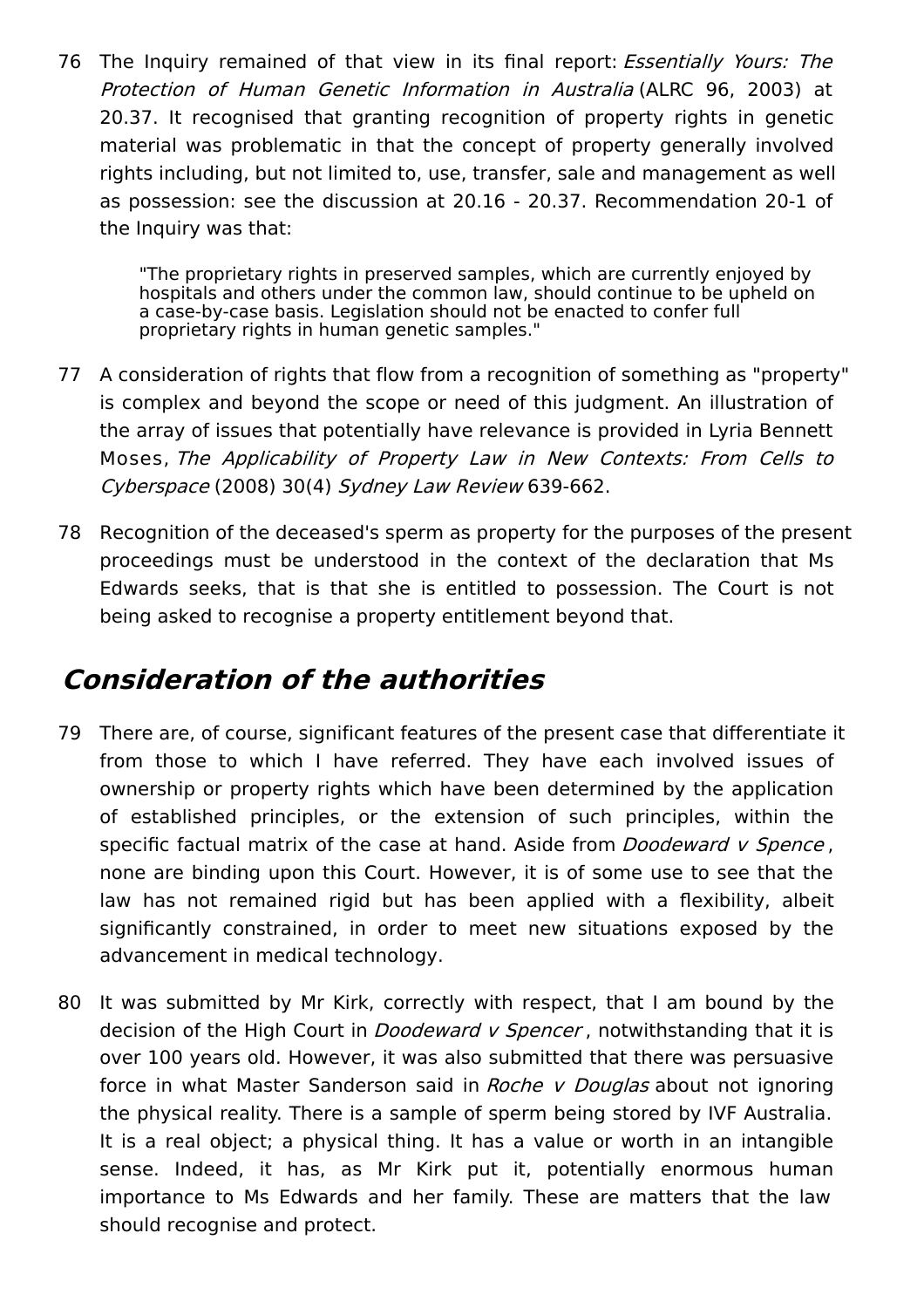- 81 I take Bryson J in Pecar v National Australia Trustees Ltd and Anor to have adopted a similarly pragmatic approach in recognising that the samples in that case amounted to "property", at least from the perspective that there was an entitlement to possession of them.
- 82 Applying Griffiths CJ's test in *Doodeward v Spence* to the facts of the present case, the removal of the sperm was lawfully carried out pursuant to the orders made by Simpson J. Work and skill was applied to it in that it has been preserved and stored. Accordingly, on this long standing and binding authority the sperm removed from the late Mr Edwards is capable of being property.
- 83 I do not find the Queensland decisions, apart from Bazley v Wesley Monash IVF Pty Ltd, of any real assistance. It is significant that each was concerned with an application for removal of sperm from a deceased man, whereas the proceedings at hand involve a factual matrix that is beyond that issue.
- 84 Bazley v Wesley Monash IVF Pty Ltd and the cases from other jurisdictions provide support for the conclusion of property. Although they are not binding, they are, collectively, persuasive of the view that the law should recognise the possibility of sperm being regarded as property, in certain circumstances, when it has been donated or removed for the purpose of being used in assisted reproductive treatment. Yearworth shows a preparedness of the England and Wales Court of Appeal to extend the law considerably beyond Doodeward v Spence. However, the conclusion of property in the present case can be made under the High Court's long-standing authority without any need for further exploration of the limits of the law.
- 85 Sanderson M in *Roche v Douglas* saw a distinction between the case before him, involving tissues removed from a body, and authorities that were concerned with whether a deceased body can be property. There may well be an importance in some circumstances of recognising such a distinction. However, the authorities to which I have referred demonstrate a repeated application of Doodeward v Spence to the property status of body parts or tissues removed from a body. For the purpose of the case at hand I do not see that any distinction is significant.
- 86 If the deceased's sperm is capable of being regarded as property, the question is then, whose property?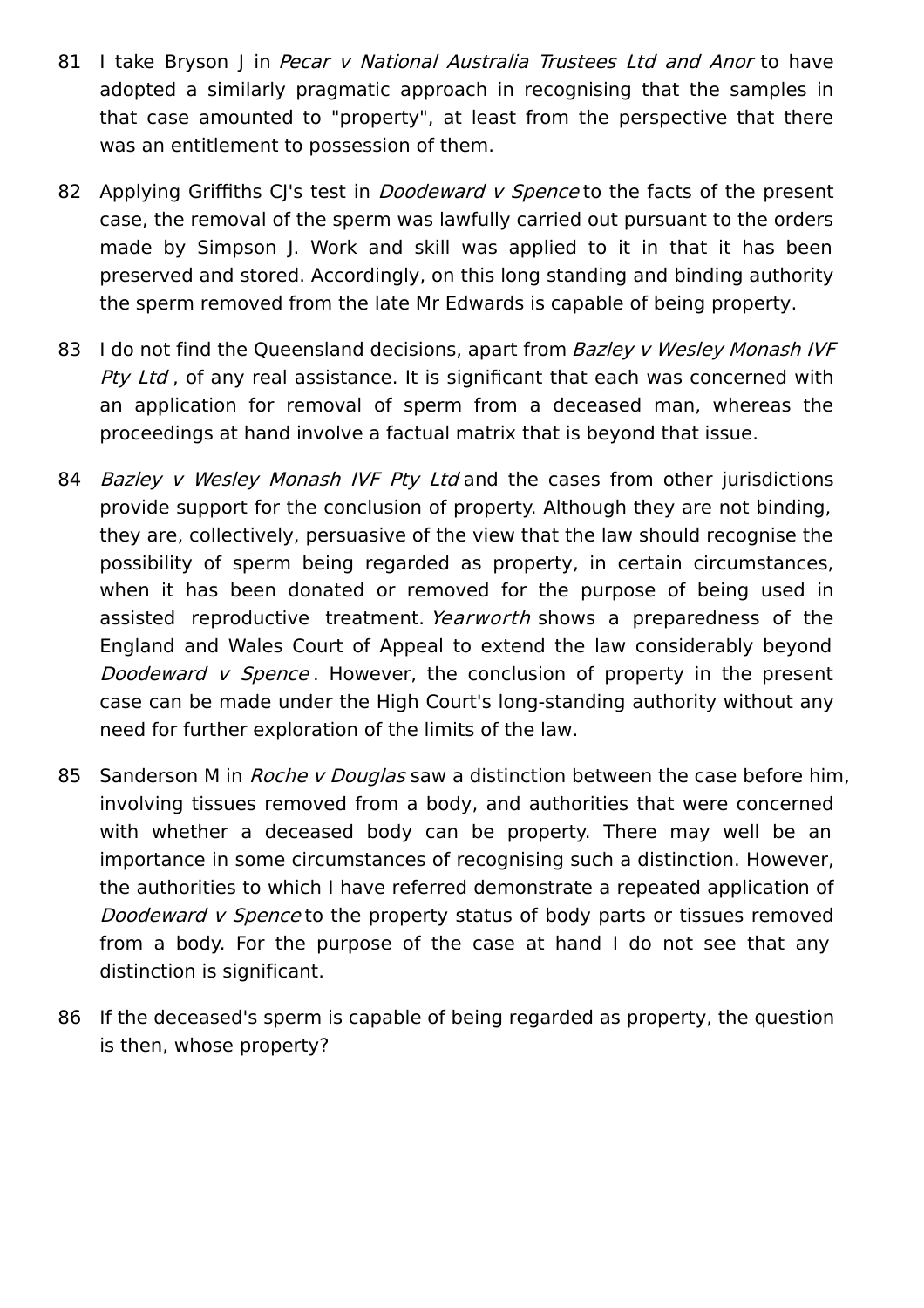- 87 It was not Mr Edwards' property. The authorities to which Higgins J referred, which were not doubted by the majority, support that proposition. The point of departure between the majority and Higgins J was only as to the recognition of the "lawful exercise of work or skill" exception. Accordingly, upon the authority of Doodeward v Spence, as Mr Edwards did not have property in his semen when he was alive, it did not form part of the assets of his estate upon his death.
- 88 A second theoretical possibility was suggested by Mr Kirk and that was that the property lay in the doctors and technicians who lawfully exercised the "work or skill", such as was the case with Dr Donahoe in *Doodeward v Spence*. However, the better view is that the doctors who removed the sperm and the doctor and technicians who then preserved and stored it did not do so for their own purposes but performed these functions on behalf of Ms Edwards. In effect, they were acting as her agents and so did not acquire any proprietary rights for their own sake.
- 89 It remains to be considered whether Ms Edwards herself has any entitlement. Senior counsel put her asserted entitlement to possession, not upon the basis that the semen was part of the assets of the estate, but that as "incidental to her duty as Administrator in relation to the disposal of the deceased's body, a right to possession of any part thereof". But again, the authorities endorsed by the High Court in *Doodeward v Spence* do not support a proposition that Ms Edwards' "duty" gave her any entitlement to do as she wished other than, to use the words of Higgins J, "to give the corpse decent internment". (The words reflect the terminology of the times but the effect is clear).
- 90 There is available, however, the alternative of recognising a right that extends beyond that which she would have as administrator. The only relevance that there is in Ms Edwards being the administrator of the estate is that the views of such a person would be a relevant matter to consider in determining how the discretion should be exercised as to making the declaration sought. Obviously, the administrator in this case is in favour.
- 91 Subject to a consideration of various discretionary aspects to which I am next to turn, in my view Ms Edwards is the only person in whom an entitlement to property in the deceased's sperm would lie. The deceased was her husband. The sperm was removed on her behalf and for her purposes. No-one else in the world has any interest in them. My conclusion is that, subject to what follows, it would be open to the Court to conclude that Ms Edwards is entitled to possession of the sperm.

### **Discretionary considerations**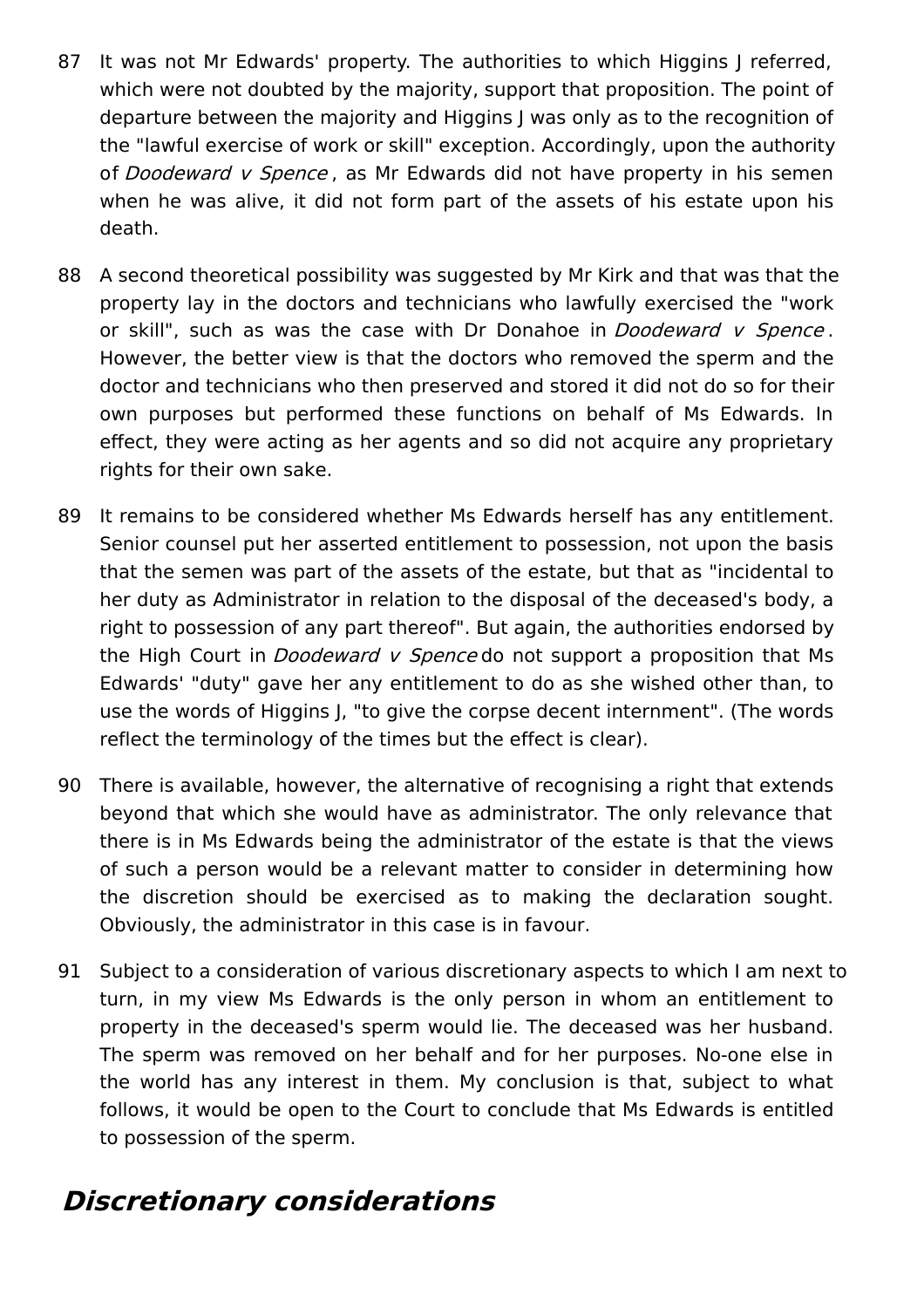92 There are a range of matters to consider in order to determine whether the discretion should be exercised to make the declaration which Ms Edwards seeks. There is the question of whether she may use the sperm in obtaining assisted reproductive treatment in New South Wales. My conclusion is that she may not. It will then be necessary to consider whether she may do so elsewhere. It will also be necessary to consider whether there are any policy reasons why the declaration should, nor should not, be made.

# **Legality of assisted reproductive treatment in New South Wales**

- 93 There is no real dispute that Ms Edwards will not be permitted to use the sperm from her late husband to obtain assisted reproductive treatment in this State. However, as Mr Kirk submitted, consideration of why this is so, and of the provisions of the ART Act in general, may assist with an understanding of public policy considerations that are relevant to the ultimate issue.
- 94 The long title to the ART Act is:

"An Act relating to the regulation of assisted reproductive technology services, the registration of assisted reproductive technology service providers and the prohibition of commercial surrogacy; and for other purposes."

95 The objects of the Act are set out in s 3:

### **3 Objects of Act**

The objects of this Act are:

- (a) to prevent the commercialisation of human reproduction, and
- (b) to protect the interests of the following persons:
	- (i) a person born as a result of ART treatment,

(ii) a person providing a gamete for use in ART treatment or for research in connection with ART treatment,

- (iii) a woman undergoing ART treatment.
- 96 As Mr Kirk observed, it is a clear that the ART Act is not simply about protecting the interests of women receiving ART treatment, but also the children born as a result of such treatment and persons who provide gametes for use in such treatment.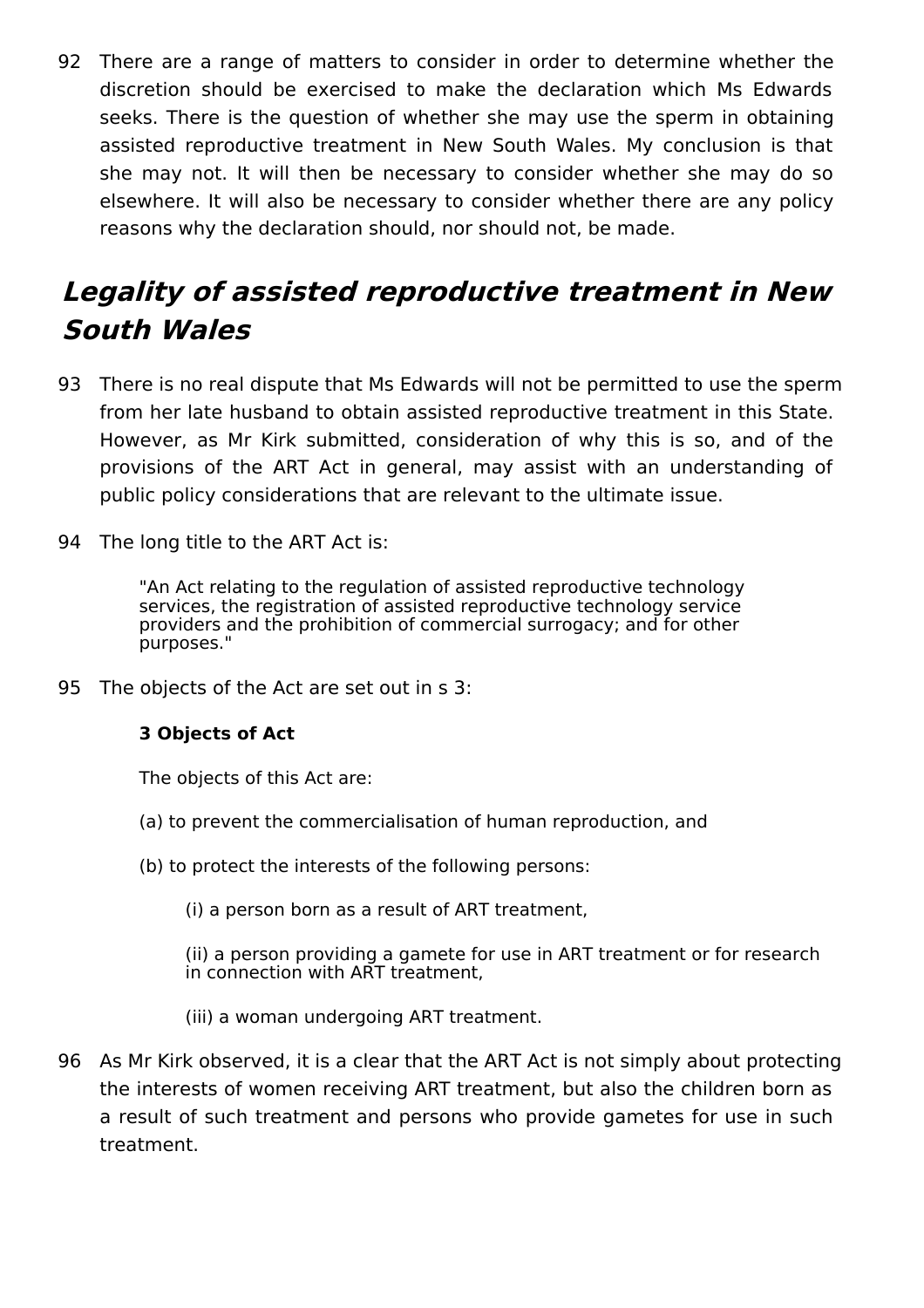97 Some definitions in s 4(1) of the ART Act need to be noted. An "ART provider" is defined to include a person who provides ART services. "ART service" is defined to include ART treatment and the storage of gametes (and embryos) for use in ART treatment. "ART treatment" is defined to mean:

> [A]ssisted reproductive technology treatment being any medical treatment or procedure that procures or attempts to procure pregnancy in a woman by means other than sexual intercourse, and includes artificial insemination, invitro fertilisation, gamete intrafallopian transfer and any related treatment or procedure that is prescribed by the regulations."

- 98 A "gamete" is defined in s 4(1) to mean "a human sperm or a human ovum" (and there is a note referring to the provision of s 8(b) of the *Interpretation Act* 1987 as to singular words or expressions including the plural) .
- 99 Part 2 of the ART Act is concerned with ART providers. Division 3 of Part 2 is concerned with the use of gametes. Section 23, within Div 3 Pt 2, is in the following terms:

### **23 Use of gametes or embryos after death of gamete provider**

An ART provider must not provide ART treatment to a woman using a gamete if the ART provider knows or believes on reasonable grounds that the gamete provider is deceased, unless:

(a) the gamete provider has consented to the use of the gamete after his or her death, and

(b) the woman receiving the ART treatment has been notified of the death or suspected death of the gamete provider and the date of death (if known), and

(c) the woman receiving the ART treatment has given written consent to the provision of the ART treatment using the gamete despite the death or suspected death of the gamete provider.

Maximum penalty: 400 penalty units in the case of a corporation or 200 penalty units in any other case.

Note. The *Human Tissue Act 1983* regulates the removal of tissue (including gametes) from a deceased person.

- 100 There is no difficulty with (b) and (c) but, because of the absence of consent by Mr Edwards to the use of his gametes after his death, it is (a) that provides the hurdle to Ms Edwards receiving ART treatment in this State. The conclusion that an ART provider within New South Wales is prohibited from providing ART treatment to Ms Edwards using the sperm retrieved from her late husband is accepted by her counsel.
- 101 The provisions of the ART Act that are concerned with consent being given by a gamete provider are relevant to an understanding of some relevant public policy considerations. The terms of s 17 that are relevant are: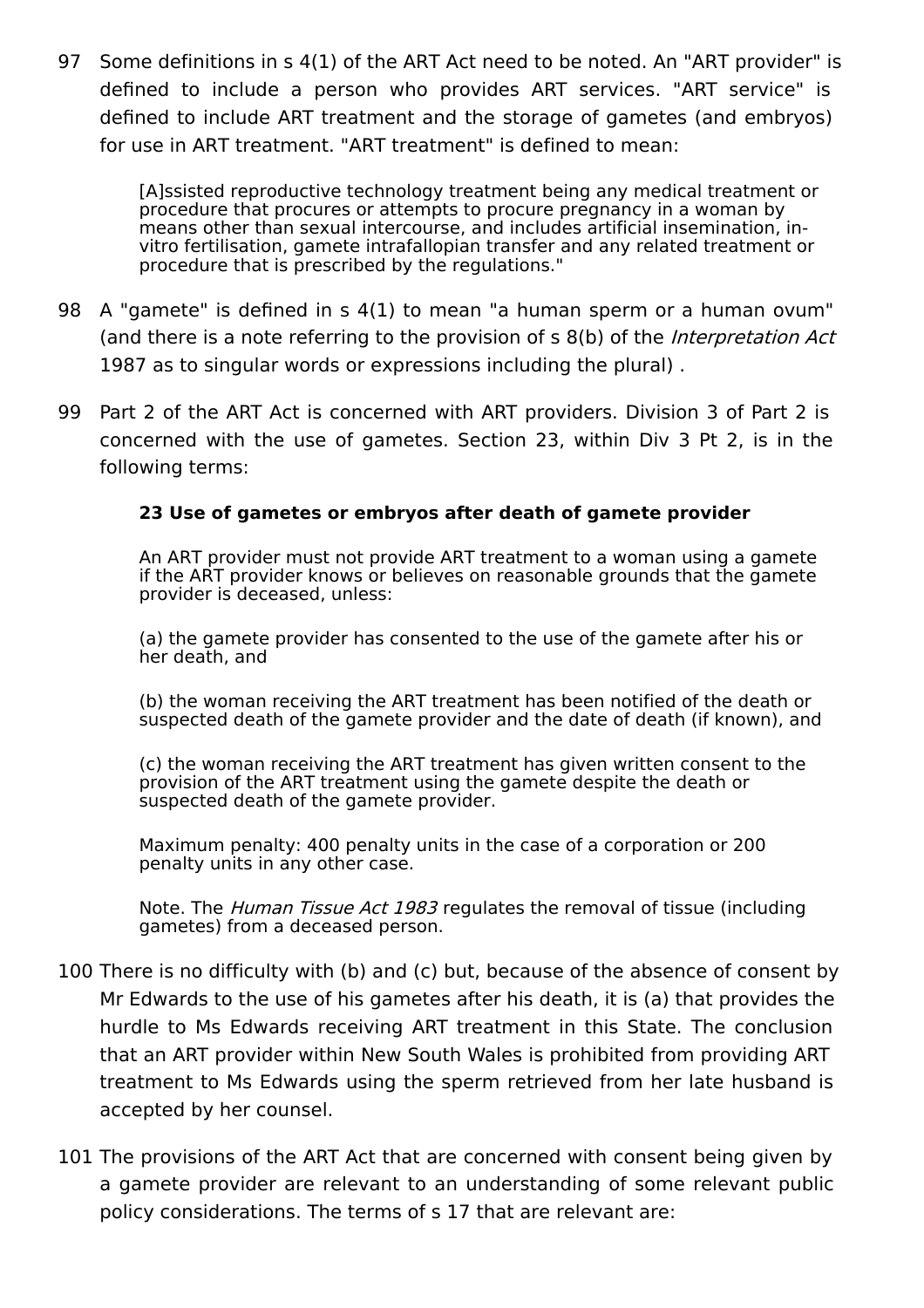### **17 Giving, modifying and revoking consent**

(1) A gamete provider may give an ART provider that obtains, or proposes to obtain, a gamete from the gamete provider a written notice setting out the gamete provider's wishes in relation to the gamete (the gamete provider's consent ).

(2) A gamete provider's consent may address such matters as the uses that may be made of the gamete (or an embryo created using the gamete) and whether the gamete or embryo may be stored, exported from this State or supplied to another ART provider.

(3) A gamete provider may modify or revoke his or her consent by giving written notice of the modification or revocation of consent to the ART provider:

(a) that obtained the gamete from the gamete provider, or

(b) that is in possession of the gamete or embryo to which the modification or revocation of consent relates.

(4) A consent may be modified or revoked at any time up until:

(a) in the case of a donated gamete-the gamete is placed in the body of a woman or an embryo is created using the gamete, or

(b) in the case of a gamete other than a donated gamete-the gamete is placed in the body of a woman or an embryo created using the gamete is implanted in the body of a woman.

(5) Modification or revocation of consent takes effect in relation to an ART provider as soon as the ART provider is given written notice in accordance with this section.

...

- 102 The conversation that Ms Edwards set out in the second of her two affidavits that took place on Valentine's Day in 2009, on a rather liberal construction of it, might support an inference that Mr Edwards consented to the use of his gametes after his death. However, consent by a gamete provider is defined in s 16(a) as consent given under s 17. Section 17(1) requires "written notice". Whilst the concept of "writing" in other contexts has been interpreted broadly (for example, Islamic Council of South Australia Inc <sup>v</sup> Australian Federation of Islamic Councils Inc [2009] NSWSC 211 at [19] - [21] per Brereton J), it is clearly the case that Mr Edwards did not "give an ART provider ... written notice setting out [his] wishes in relation to the gamete".
- 103 Two provisions of particular significance in the present case are to be found in ss 21 and 22. An ART provider must not supply a gamete (or embryo) to another person (s 21) or export, or cause to be exported, a gamete (or embryo) from this State (s 22), unless in either case it is with the gamete provider's consent, and in a manner that is consistent with such consent. There are issues about these provisions which I will consider later.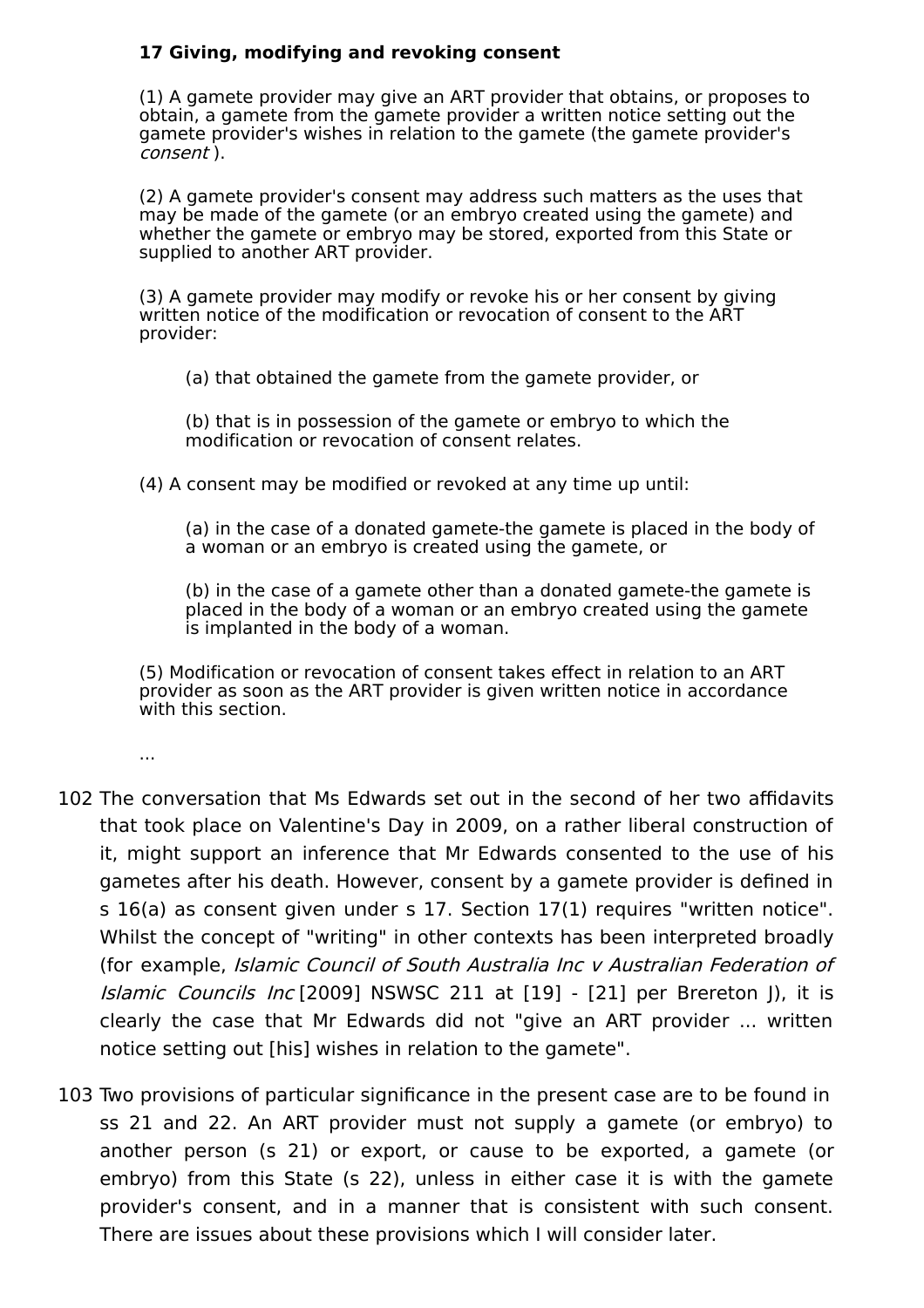- 104 The foregoing is not an exhaustive survey of the restrictions provided in the ART Act but is sufficient to demonstrate that, through the mechanisms provided by s 17, a gamete provider has the facility to exercise and maintain substantial control over the uses that can and cannot be made of, and the things that can and cannot be done with, that person's gametes. The provisions demonstrate the importance of one of the objects of the Act, to "protect the interests of ... a person providing a gamete for use in ART treatment or for research in connection with ART treatment" (s 3(b)(ii)).
- 105 The purpose of these provisions was explained in the Agreement in Principle Speech for the Bill by the Minister of Health (New South Wales Legislative Assembly, Parliamentary Debates (Hansard), 7 November 2007 at 3643):

The development of this legislation has been guided by three important principles. The first is to recognise obligations already imposed on assisted reproductive technology providers by the existing laws, such as the Medical Practice Act 1992. The second is to recognise the rights of individuals to have control over the use of their genetic material. The final principle is the best interests of the child and recognition of the paramount importance of this principle.

The bill does not duplicate the existing regulatory framework that applies to the clinical aspects of assisted reproductive technology practice. Rather, it complements and enhances the current system to clarify and protect the rights and obligations of people involved in assisted reproductive technology treatment; it must be recognised that this includes the rights of children born as a result of that treatment. ...

The second underlying principle in the bill is recognition of the rights of individuals involved in assisted reproductive technology treatment either directly or as donors to have control over the use of their genetic material. The bill requires providers to use gametes in accordance with the consent provided by the person from whom they were obtained. Donors will be able to withdraw or modify their consent to the use of their gametes at any time before the gamete is implanted in a woman or until an embryo is created using those gametes. In the case of an embryo created using sperm created by a woman's spouse, the spouse is to be able to withdraw his consent at any point up until the embryo is implanted. These provisions will ensure that a person's gametes can only be used in accordance with their explicit instructions and consent. For example, if a person dies their gametes can only be used if that person consented to their posthumous use. Similarly, gametes may only be collected from a person who is in a persistent vegetative state or otherwise unable to consent if that person gave consent to collection and use of their gametes before losing the ability to consent. Clause 17 of the bill allows a gamete donor to place conditions on their consent including a condition that directs that their gametes can only be used by a particular person or a particular classification of people. For example, people of a particular cultural or ethnic background may only consent to the use of their gametes by a person from a similar background. The ability for donors to place conditions on the use of their gametes is especially important because any child born as a result of that donation will be able to identify their genetic parents and may wish to contact or meet them. It is believed to be in the best interests of the child for the genetic parent to have given consent to the circumstances surrounding the child's birth and upbringing. To put this in another way, it will not be in the child's best interests to discover later in life that their genetic parent has a fundamental objection to their existence or the social and cultural circumstances in which they were raised.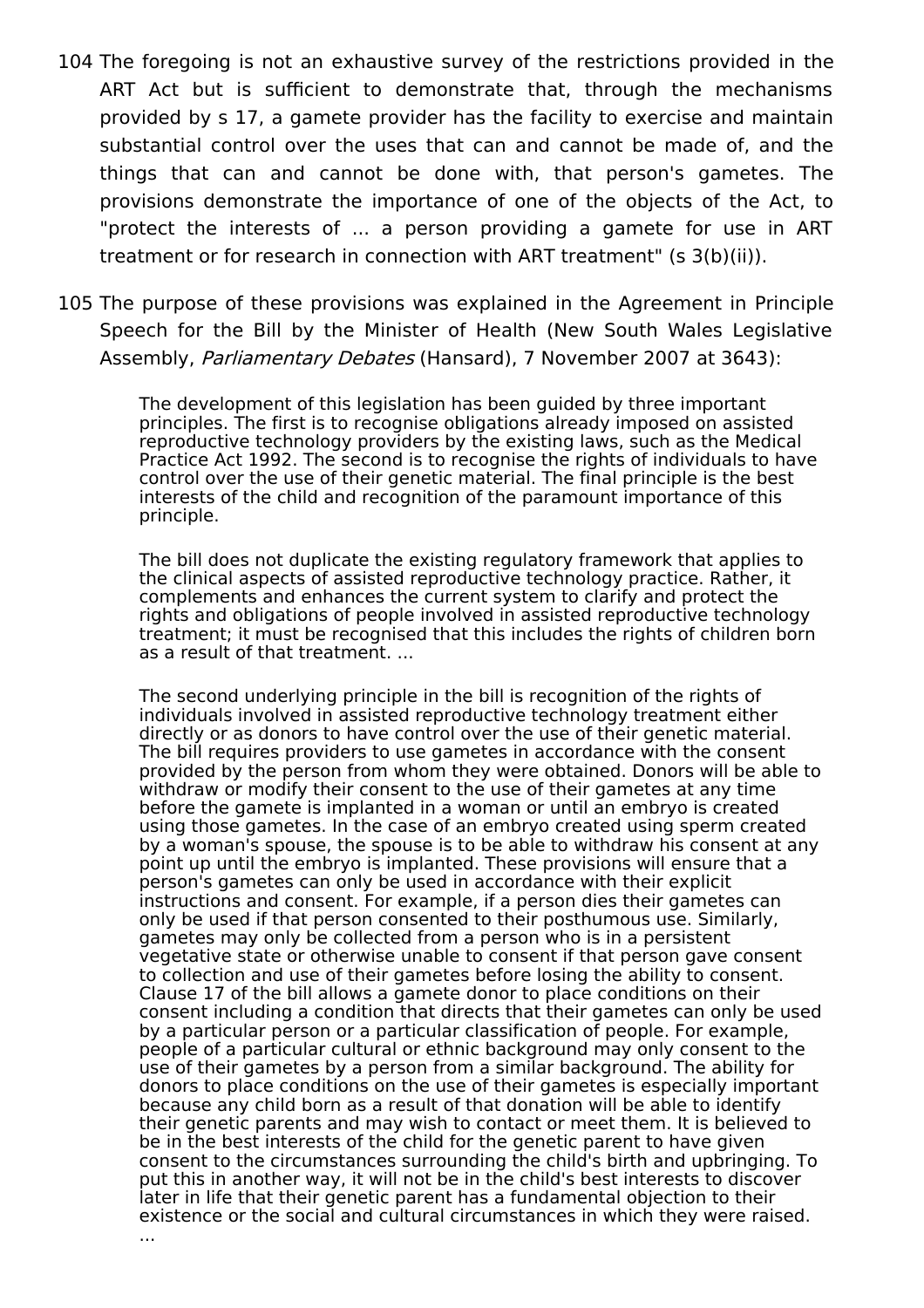- 106 The aims and principles which guided the drafting of the Bill were multifarious. However, it can be seen from the passages above that respect for the wishes of the gamete provider as well as for the interests of children born as a result of ART treatment were paramount considerations which are reflected in the provisions surveyed earlier. This provides, at least in part, an understanding of the purpose of the prohibition in s 23 of the use of gametes in ART treatment after the death of the gamete provider if there has been no written consent to such use.
- 107 Mr Kirk submitted that examples of why a person might not be prepared to consent to such use included that "one partner might prefer the other to move on with their life in the event of their death, and/or might prefer not to have a child who does not have two parents alive". These are valid possibilities and serve to illustrate that circumspection is required in making assumptions as to what a deceased gamete provider's wishes may have been.
- 108 I accept the evidence of Ms Edwards as to what Mr Edwards conveyed to her in the Valentine's Day conversation, which, for convenience of reference, I shall repeat:

"If something happens to me I would want a part of me to be here with you. Our baby will be a part of us - our legacy even after we are both gone. She will be the bond that unites our families. The bond between [their two children]. If we find out I have cancer I want to make sure we have our baby before I am unable to have one, before I do any chemo. Please promise me you will still have our baby".

109 It seems clear enough that Mr Edwards was conveying that he wished to have a child with Ms Edwards. However, whether he contemplated that a child might be born as a result of assisted reproductive treatment being given to Ms Edwards after he had died is not at all clear.

# **The availability of assisted reproductive treatment elsewhere in Australia**

- 110 It is assumed that it is Ms Edwards' intention to use the gametes from her late husband in order to obtain assisted reproductive treatment elsewhere. Of course, that may include overseas. Whether that would be possible is not something that was raised in submissions and it is something that I am unable to determine. I confine my consideration to the more likely expectation that treatment in some other state or territory will be sought.
- 111 Mr Kirk's most helpful submissions included a survey of the legislative framework governing ART treatment in Victoria and Western Australia. Legislation is now in force in South Australia as well.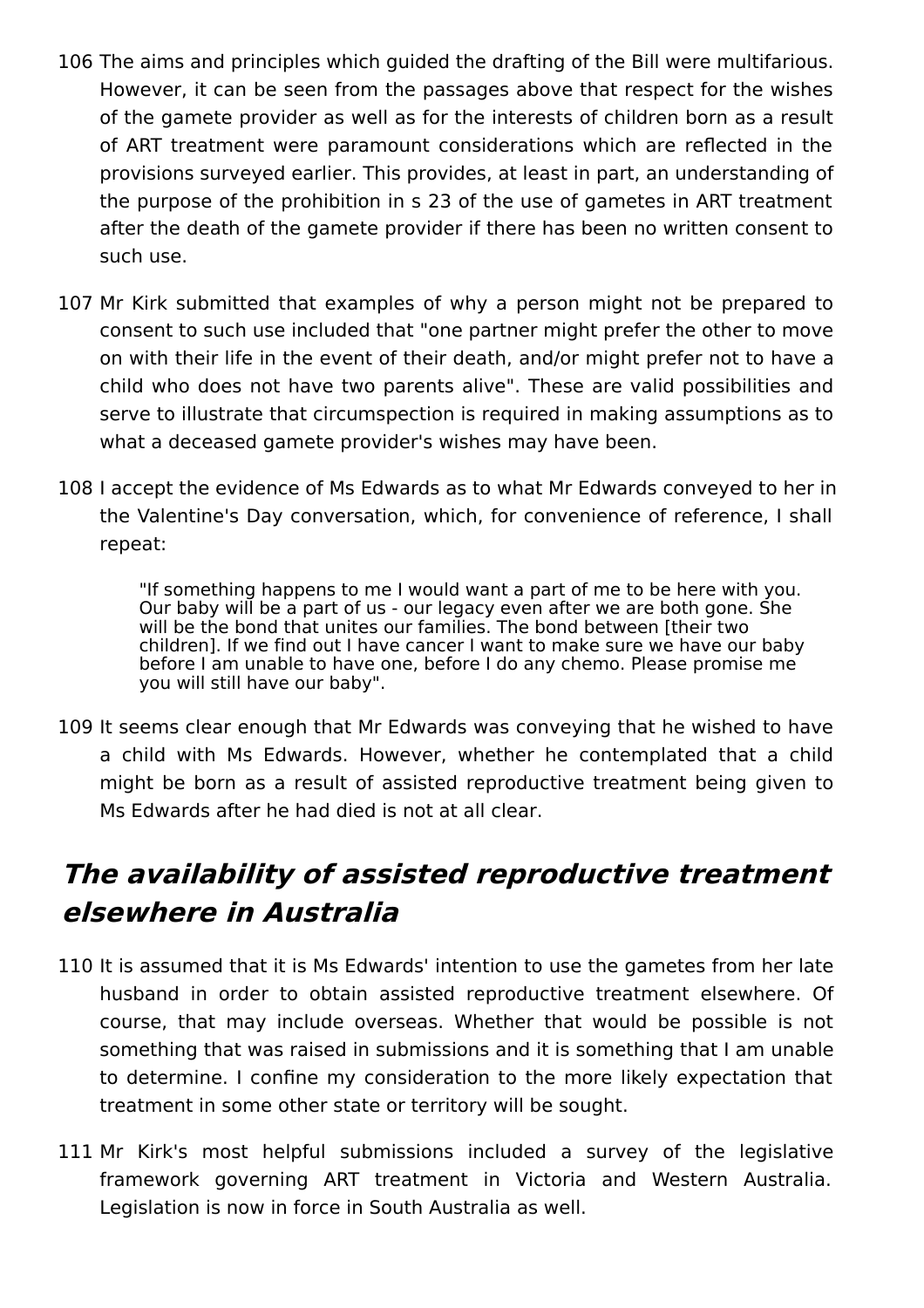- 112 In Victoria, a person's gametes may be used after the provider's death in limited circumstances, including that the deceased person provided written consent: s 46 Assisted Reproductive Treatment Act 2008 (Vic).
- 113 In Western Australia, directions given by the Commissioner of Health pursuant to the Human Reproductive Technology Act 1991 (WA) (Western Australian Government Gazette No 201, 30 November 2004, (direction 8.9)) prohibit the use of gametes from a deceased provider.
- 114 In South Australia, the Assisted Reproductive Treatment Act 1988 (SA) provides that assisted reproductive treatment may only be provided by registered persons (s 5). It is a condition of registration that such treatment only be provided in circumstances specified in s 9(1). The specified circumstances include the use of sperm collected before the donor's death, provided the donor consented, but do not include the provision of treatment with sperm collected after death.
- 115 In jurisdictions in which there is no legislation it seems recourse is had to the guidelines of the Australian Government National Health and Medical Research Council: Ethical Guidelines on the Use of Assisted Reproductive Technology in Clinical Practice and Research , June 2007 ("the NHMRC Guidelines").
- 116 Section 6.15 of the NHMRC Guidelines is in these terms:

#### **6.15 Use of gametes from deceased or dying persons or from persons in postcoma unresponsive state**

When either parent dies before the birth of a child, this is generally regarded by society as tragic in that the child will not know that parent. The facilitation of conception in circumstances where the child born will never know one of his or her genetic parents is, by analogy, a serious act of profound significance for the person born. In addition, state or territory legislation may prohibit the use of gametes after a person has died.

Clinics must not facilitate use of gametes to achieve pregnancy in such circumstances, unless all of the following conditions are met:

- a deceased person has left clearly expressed and witnessed directions consenting to the use of his or her gametes; or
- a person in a postcoma unresponsive state ('vegetative state') prepared clearly expressed and witnessed directions, before he or she entered the coma, consenting to the use of his or her gametes; or
- a dying person prepares clearly expressed and witnessed directions  $\bullet$ consenting to the use, after death, of his or her gametes; and
- the prospective parent received counselling about the consequences of  $\bullet$ such use; and
- the use does not diminish the fulfilment of the right of any child who  $\bullet$ may be born to knowledge of his or her biological parents.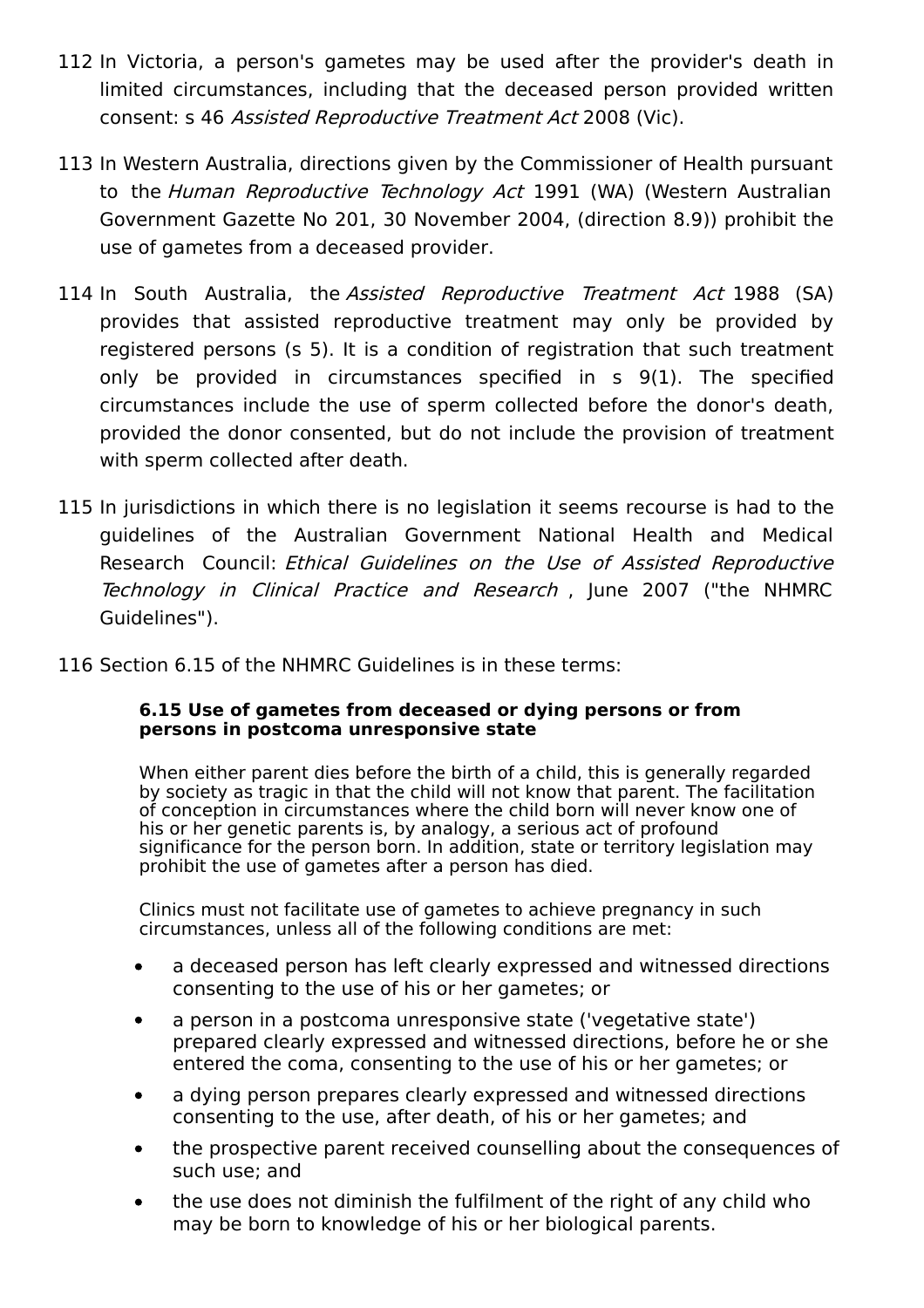#### **8.4 Do not store gametes from deceased or dying persons or from persons in a postcoma unresponsive state**

The use of gametes for conception requires the consent of the gamete provider or donor. Clinics must not store or use gametes from deceased persons or from persons who are unable to consent to the procedure, for example, due to postcoma unresponsiveness ('vegetative state'), unless there is a clearly expressed and witnessed directive from the person that gives his or her consent to the use of the gametes.

If the clinic receives confirmation that a gamete provider or donor has died, it must dispose of the stored gametes, unless there is a clearly expressed and witnessed directive to the contrary.

118 There is some ambiguity, as Mr Kirk observed, in these provisions. The first bullet point in 6.15 does not expressly refer to "use after death" of the gamete provider. There is no express requirement for any consent to be in writing; although the use of the word "left" may imply some physical manifestation such as writing. However, it will be noted shortly that a view has been expressed in the Victorian Civil and Administrative Tribunal that writing is not required. Determination of the issues in the present case does not require me to ascertain the precise meaning of these guidelines. More importantly, I do not have any evidence as to how they have been applied in practice. It is sufficient to proceed upon the basis that it is possible that Ms Edwards will be able to obtain assisted reproductive treatment elsewhere.

# **Should Ms Edwards be permitted to obtain elsewhere what she is prohibited from obtaining in New South Wales?**

- 119 Counsel were unable to refer me to any relevant precedent in New South Wales in respect of this question but there are some decisions of courts in Victoria, Queensland and the United Kingdom that bear upon the issue.
- 120 AB v Attorney-General for the State of Victoria[2005] USC 180; (2005) 12 VR 485 was a decision of Hargrave J in respect of declaratory relief sought by a widow who wished to use the sperm of her deceased husband to have a child. AB's husband had been killed in a motor vehicle collision. Orders were made by the Supreme Court of Victoria permitting the removal of semen. The application was made in circumstances of urgency, somewhat similar to the application that was made in the present case before Simpson J.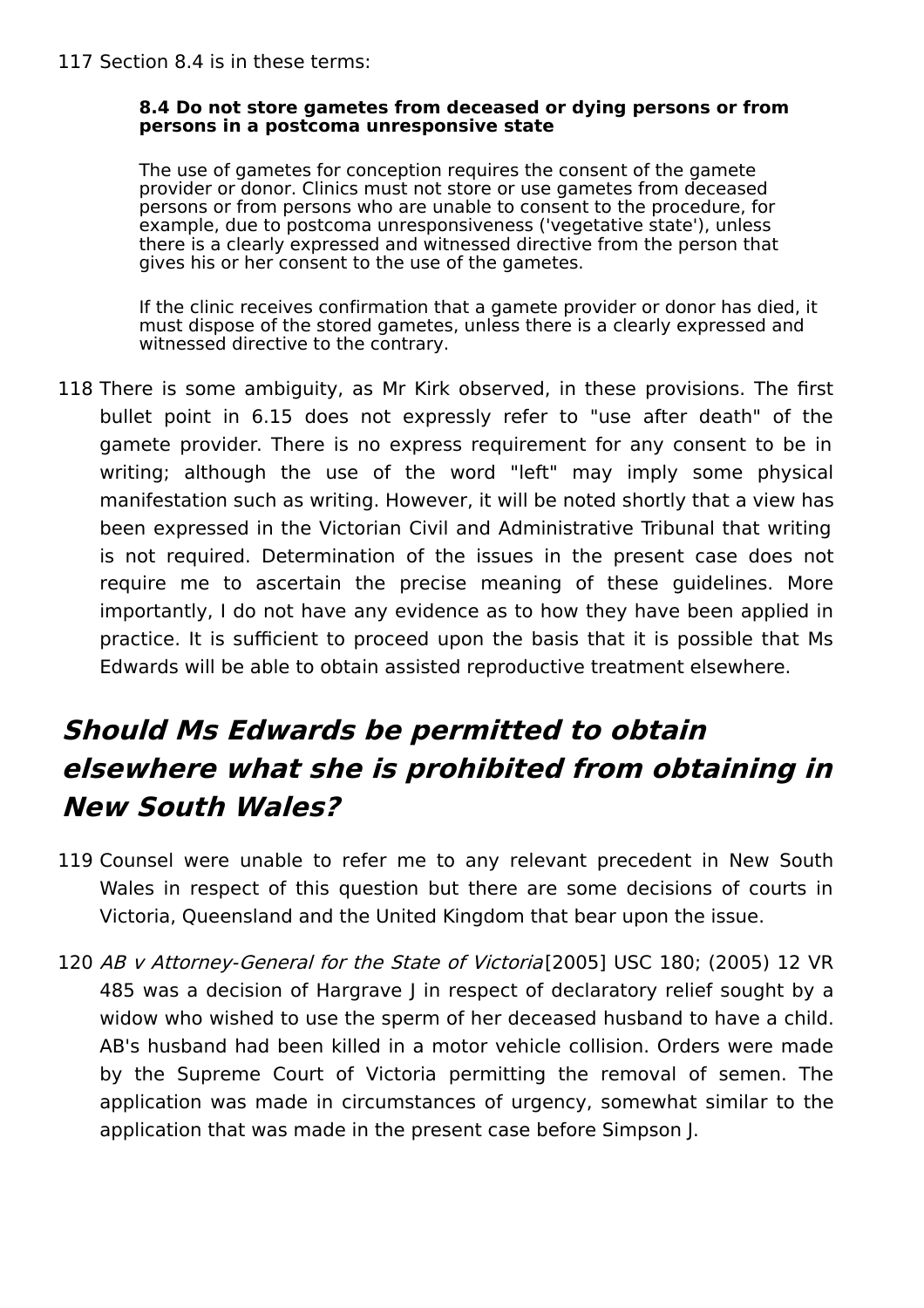- 121 After some time had elapsed, AB formed the view that she did indeed wish to use the sperm to become pregnant. Legal advice to her was to the effect that s 43 of the *Infertility Treatment Act* 1995 (Vic) (since repealed and replaced by the Assisted Reproductive Treatment Act 2008 (Vic)) prohibited such use of the sperm of a man known to be dead. AB then applied to the Victorian Infertility Treatment Authority for permission to transfer the sperm to the Australian Capital Territory where she intended to undertake ART treatment. Permission was refused, the Infertility Treatment Authority taking the view that AB wished to do in the Australian Capital Territory what was prohibited in Victoria.
- 122 AB sought declarations to the effect that the procedure, which involved the creation of an embryo outside of her body by the injection of an ovum with a single sperm from her late husband, did not infringe the legislative prohibition. Hargrave J noted that the proposed procedure was, in the light of certain amendments to s 43 of the *Infertility Treatment Act*, no longer prohibited. However, he identified another provision, s 12, which, in effect, prohibited the proposed procedure because of the absence of consent in writing by AB's late husband.
- 123 It was then necessary to consider a submission by the Attorney General that declaratory relief should be refused upon the basis that such relief would be founded upon the original order for removal of the sperm that was made without jurisdiction. It was held that the order was made within jurisdiction but that it should not have been made. Provisions of the *Human Tissue Act* 1982 (Vic) were similar to those in the corresponding New South Wales legislation I have considered earlier. In AB's case, there was a lack of evidence of consent having been given by the coroner which led Hargrave J to conclude that the removal order should not have been made. Nevertheless, he also concluded that the removal was pursuant to an order of a superior court, such order remaining valid until set aside.
- 124 A declaration was made that s 43 did not prohibit the carrying out of the assisted reproductive procedure. However, a further declaration was made that s 12 prohibited the proposed procedure being carried out in Victoria.
- 125 Six months later, AB found herself in the Victorian Civil and Administrative Tribunal but in the resulting judgment she was identified by different initials: YZ v Infertility Treatment Authority [2005] VCAT 2655. Following the declarations made by Hargrave J, she had again sought the approval of the Infertility Treatment Authority for permission to remove the sperm from Victoria and to transfer it to the Australian Capital Territory. Permission had again been refused.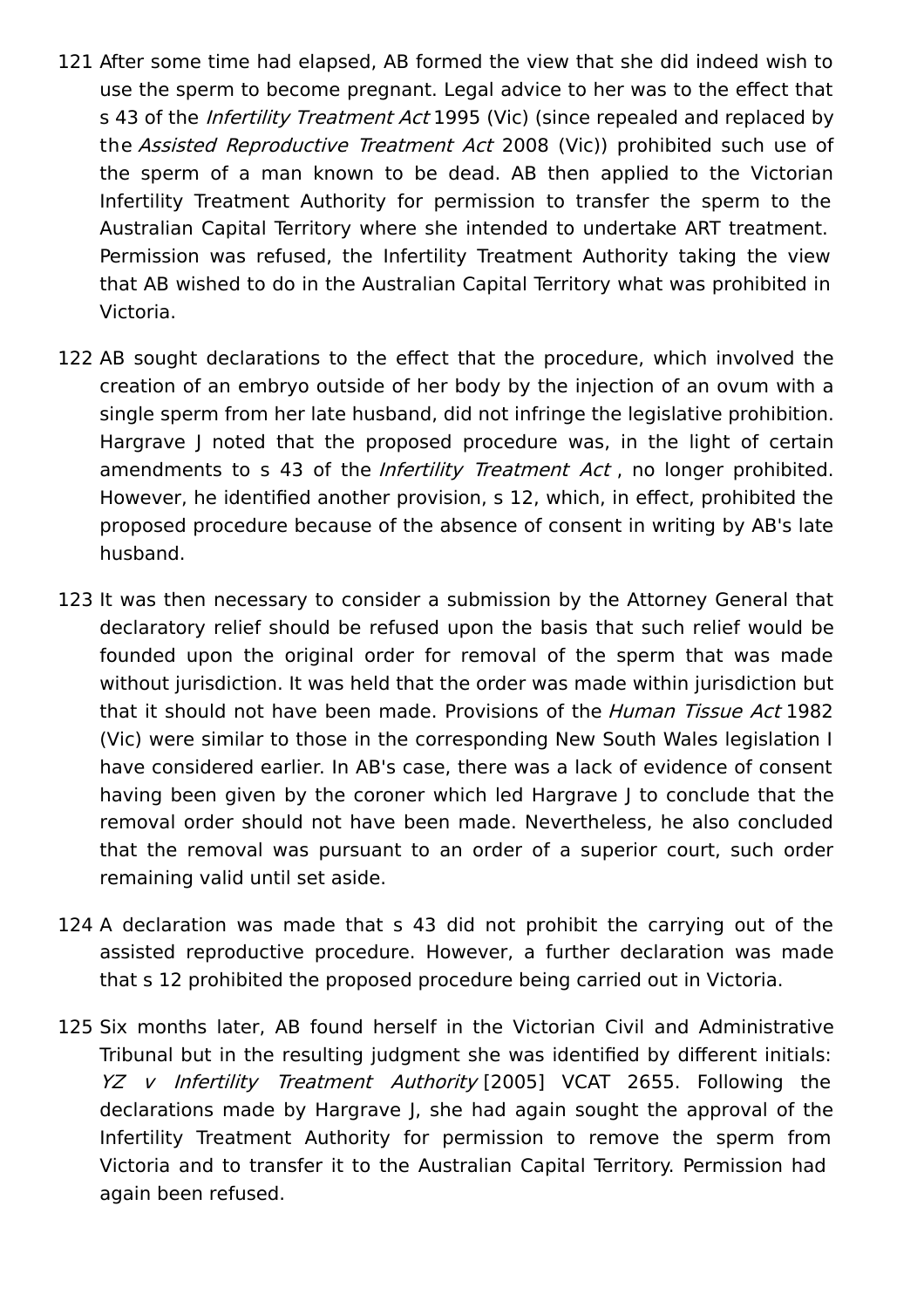- 126 There was evidence on this occasion that a clinic in Canberra had considered YZ's request to undergo the procedure and was satisfied that it met the requirements of the NHMRC Guidelines. The President of VCAT, Morris J, referred to evidence upon which he was satisfied that, having regard to the years that had passed since her husband's death, YZ was not motivated by grief and that her decision was rational and genuine. He also found that she had family support which was said to be relevant in two respects: YZ's desire to have a child using her late husband's sperm was an expression of positive, rather than negative, emotions; and any child produced would be nourished, loved and supported by not only YZ but also her late husband's family.
- 127 There was a provision in s 56(1) of the *Infertility Treatment Act* which, inter alia, prohibited "a person" taking "a gamete or embryo from Victoria outside the human body". By s 56(2), however, the Victorian provision did not apply if there was written approval of the Infertility Treatment Authority. (The corresponding provision in the ART Act (s 22) is limited in its application to ART providers).
- 128 Morris J noted the "guiding principles" set out in s 5(1) of the *Infertility* Treatment Act. Mr Kirk submitted that these were matters which had relevance to the discretionary judgment called for in the present matter. Those principles were listed in what was said to be a descending order of importance as follows:

(a) the welfare and interests of any person born or to be born as a result of a treatment procedure are paramount;

(b) human life should be preserved and protected;

(c) the interests of the family should be considered; and

(d) infertile couples should be assisted in fulfilling their desire to have children.

129 Morris J found in favour of YZ upon a consideration of these principles. He then considered the relevance of the fact that YZ was seeking to do in another jurisdiction what was prohibited in Victoria. He said:

> [55] Victoria is part of the Commonwealth of Australia. As a federal nation, it is important that the laws of the Commonwealth and other States be recognised. Many Australians move from State to State on a frequent basis. The benefits of living in one nation would be lost if one State sought to prevent activities in another State which were lawful in that State. ...

> [56] ... it is clear enough that one of the factors in the exercise of the discretion is that we live in a federal country where citizens freely move from State to State and each State may take a different approach to infertility treatment.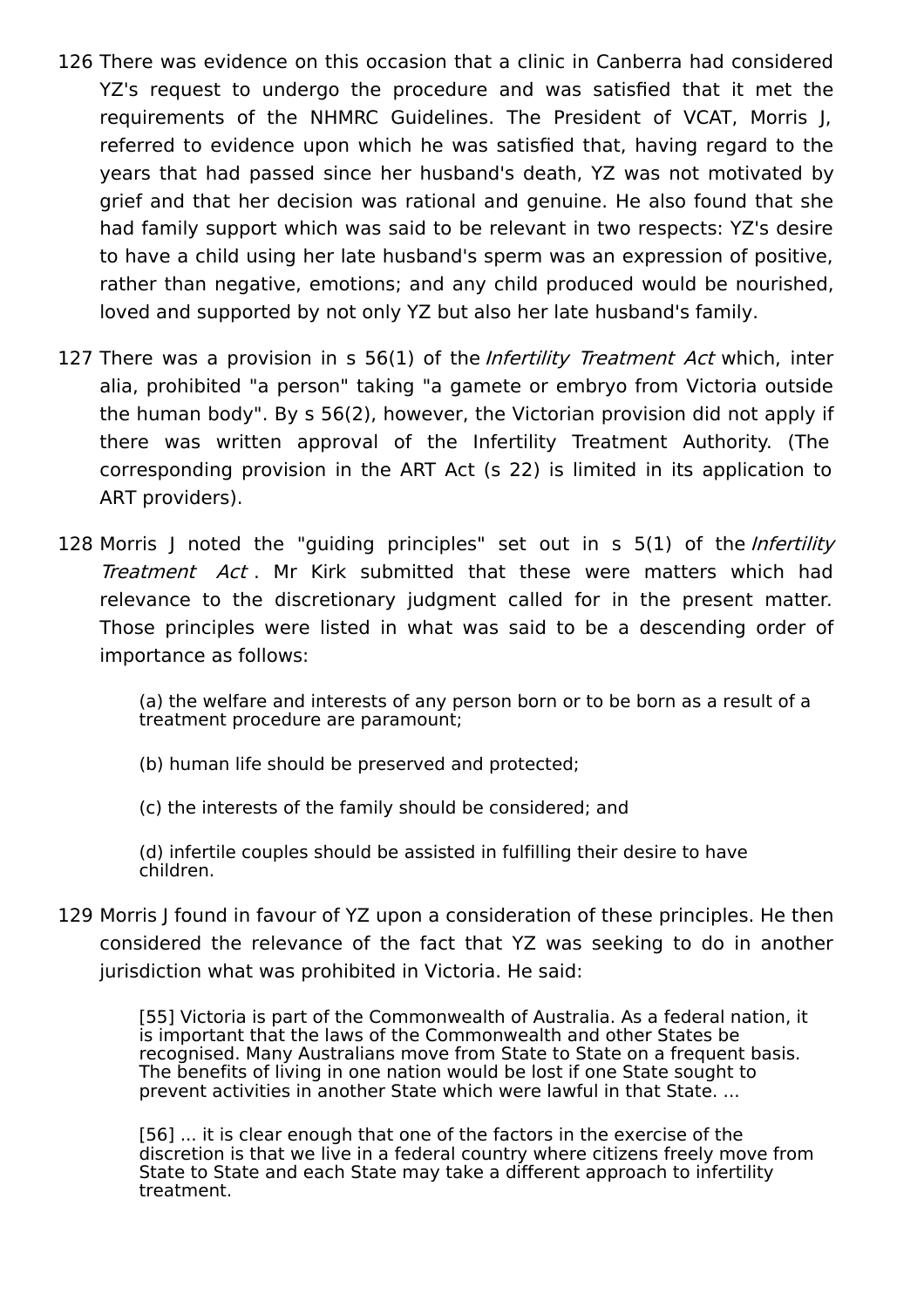[57] Hence I would not regard as decisive the fact that the export of XZ's sperm to New South Wales is designed to overcome the ban on its use in Victoria. ...

- 130 His Honour did not regard it as decisive that the export was designed to overcome the ban in Victoria. However, there were provisions in the *Infertility* Treatment Act concerned with the Infertility Treatment Authority granting approval for export, amongst other things, which Morris J regarded as acknowledging that other jurisdictions would not adopt precisely the same approach to infertility treatment as Victoria. He also took into account that the home of YZ and her late husband at the time of his death was in the Australia Capital Territory. It was happenstance that the motor vehicle collision occurred in Victoria. Morris J observed that if the death had occurred in the Australian Capital Territory, the lack of any written consent by the deceased would not have been an issue because that was not a requirement of the NHMRC Guidelines.
- 131 Orders were made in YZ's favour, permitting the transfer of the sperm recovered from her late husband to the clinic in the Australian Capital Territory for the purpose of it being used in assisted reproductive treatment.
- 132 On the basis that it was "somewhat analogous" to YZ v Infertility Treatment Authority, Mr Kirk referred to  $R$  v Human Fertilisation and Embryology Authority, ex parte Blood [1997] 2 All ER 687. In that case, sperm was taken from Mr Blood when he was gravely ill and shortly before he died. The sperm was preserved and stored. Mrs Blood sought judicial review after her request to be able to use the sperm to become pregnant was rejected by the Human Fertilisation and Embryology Authority. It was contended that the statute did not prevent her receiving treatment, but that if it did, the Authority should permit the export of the sperm so as to enable her to receive treatment in Belgium.
- 133 Lord Woolf MR, delivering the judgment of the Court of Appeal, concluded (at 702-703) that both the storage of the sperm and the proposed use within the United Kingdom was contrary to the Human Fertilisation and Embryology Act 1990 (UK). It was held, however, that the Authority had failed to take into account two important considerations in the exercise of its discretion to authorise the export of the sperm for treatment abroad. First, it had failed to recognise that Mrs Blood had a right under European Community law to receive treatment in a member country unless there were good public policy reasons for not allowing this to happen. Secondly, the Authority had been concerned that an undesirable precedent would be created which could result in the flouting of the terms of the Act; yet the recognition in the judgment that storage cannot lawfully take place without written consent, from a practical point of view, meant that there would be no fresh cases.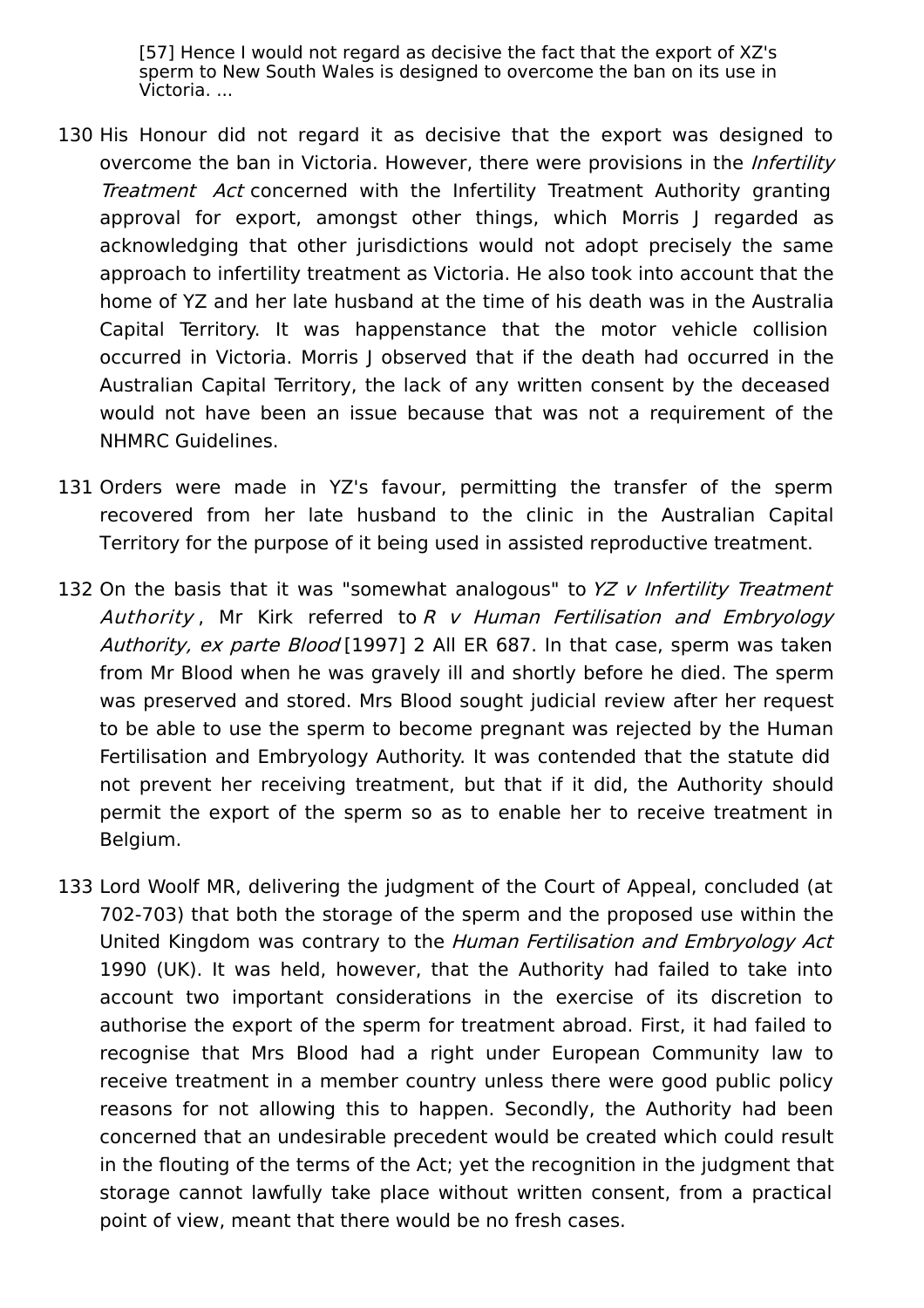134 The making of the orders sought in the present case would have the effect that Ms Edwards would be permitted to undergo treatment in another State or a Territory, or perhaps even overseas, when such treatment would be contrary to the law of New South Wales. It was the submission of the Attorney General that there are matters of public policy that need to be considered in this context. R <sup>v</sup> Human Fertilisation and Embryology Authority, ex parte Blood serves to highlight two such matters. They are, whether the granting of Ms Edwards' application would involve the turning of a blind eye to actions taken which were contrary to New South Wales legislative provisions; and whether this would encourage similar cases in the future.

## **The effect of s 21 and s 22 of the ART Act**

135 Counsel drew my attention to s 21 and s 22 of the ART Act. If one took a certain view of the effect of their provisions they might prevent any declaration made in Ms Edwards' favour having any utility. They are in the following terms:

### **21 Supply of gametes or embryos to another person**

An ART provider must not supply a gamete or an embryo to another person (including another ART provider) except with the consent of the gamete provider and in a manner that is consistent with the gamete provider's consent.

Maximum penalty: 800 penalty units in the case of a corporation or 400 penalty units in any other case.

### **22 Export of gametes or embryos from NSW**

An ART provider must not export, or cause to be exported, a gamete or an embryo from this State except with the consent of the gamete provider and in a manner that is consistent with the gamete provider's consent.

Maximum penalty: 400 penalty units in the case of a corporation or 200 penalty units in any other case.

136 On one view, s 21 would prohibit IVF Australia from giving possession of the gametes to Ms Edwards because of the absence of consent by Mr Edwards to the "supply" of them to her. That would be the case if one was to apply a dictionary definition of "supply" such as "to furnish or provide".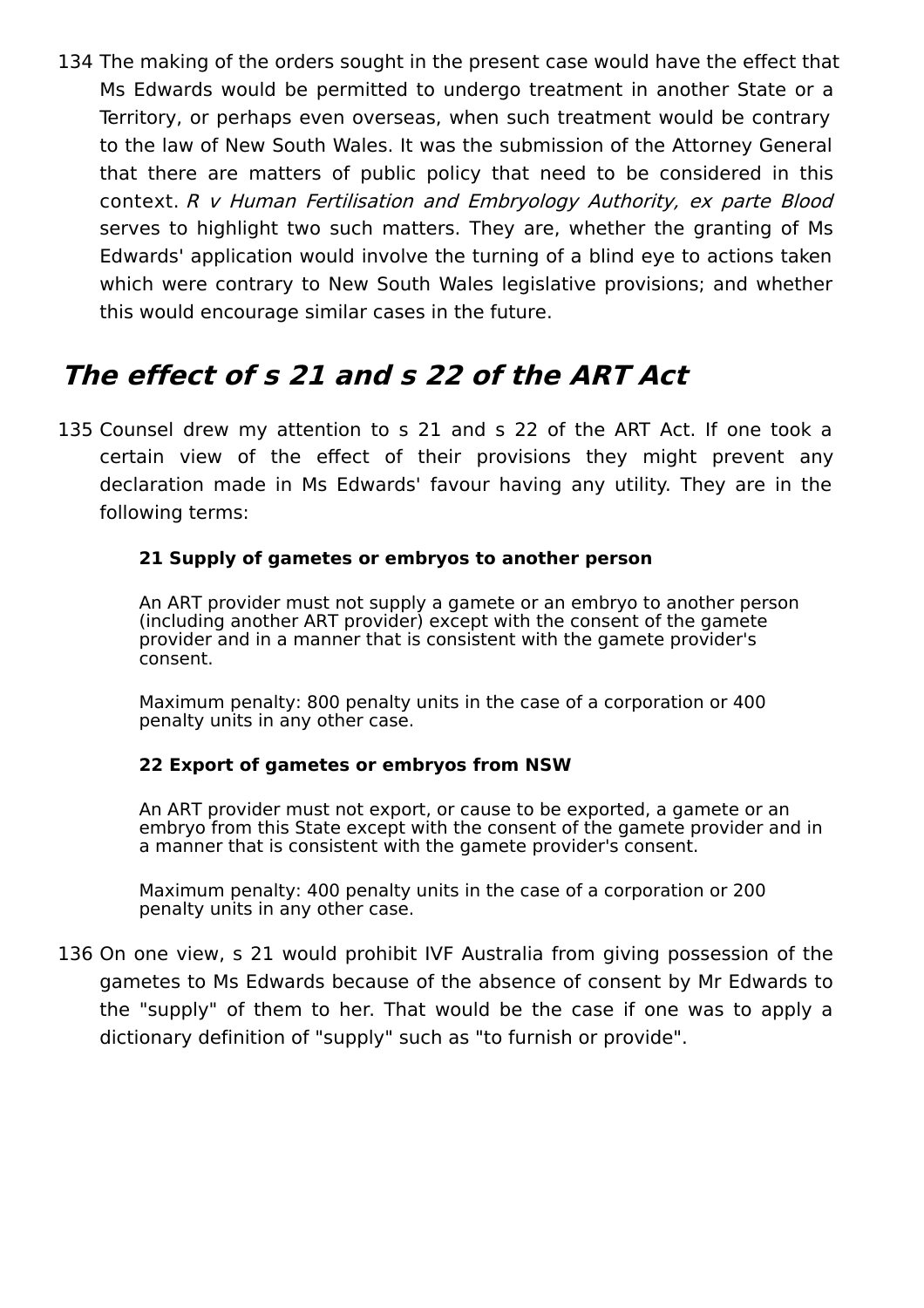- 137 Strictly speaking it is unnecessary for me to determine the correct construction of s 21. What is sought from me is a declaration that Ms Edwards is entitled to possession of the gametes by virtue of her being administrator of the estate of her late husband. Whether IVF Australia provides them to her if such a declaration is made is another issue. However, a relevant matter for me to consider in the exercise of my discretion is whether making the declaration sought would have any utility. It would be futile to make a declaration in circumstances where Ms Edwards would not be able to obtain the gametes from IVF Australia because that would involve a prohibited "supply" of them to her.
- 138 Mr Kirk suggested that "the notion of supply as used in this statute might well be seen to imply some degree of control or choice". Thus, if there was a declaration to the effect that Ms Edwards had a proprietary interest in the gametes, by providing them to her, IVF Australia would not be doing so by way of choice but would, in effect, be deferring to her greater claim for possession. In this way, IVF Australia would not be engaging in a "supply" of the gametes that is prohibited by s 21 because of the absence of the provider's consent.
- 139 In my view, if Ms Edwards does have an entitlement to possession, the handing over of the stored gametes to her would more appropriately be regarded as them being "released" to her, rather than them being "supplied" to her. I have in mind the definition of "release" in the Macquarie Dictionary, revised 3 rd edition, to which Mr Kirk drew my attention. It is defined to include "give up, relinquish, or surrender". Provision of the gametes to Ms Edwards, if she has an entitlement to their possession, would, in my view involve IVF Australia giving up, relinquishing or surrendering to her what is rightfully hers.
- 140 As to the provisions of s 22, IVF Australia, being an ART provider, is prohibited from exporting, or causing to be exported, the gametes from this State because of the absence of the provider's consent. However, Mr Kirk submitted that releasing the gametes to Ms Edwards, even with knowledge that she intended to take them out of the State, would not constitute IVF Australia causing exportation. I accept that submission. IVF Australia's release of the gametes to Ms Edwards would not be an operative cause of her taking them out of the State. It might enable it to happen but it would not be a cause of it happening.

### **Other discretionary considerations**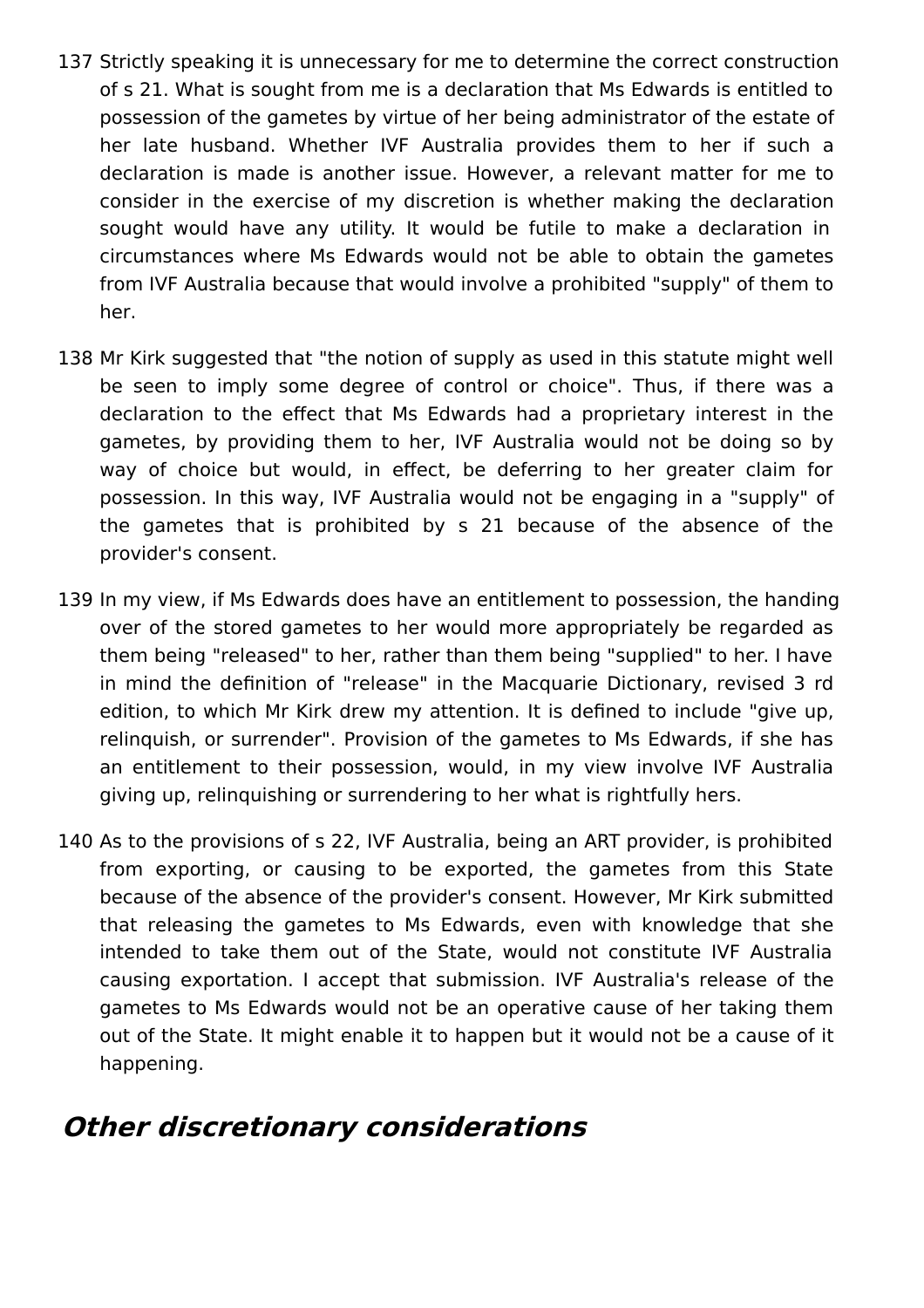- 141 I have mentioned that O'Keefe J in MAW v Western Sydney Area Health Service , above, at [64]), indicated that if he had jurisdiction he would not have exercised his discretion in favour of the plaintiff. Matters that he considered that could be relevant to Ms Edwards' application were "(1) [a]ny consent, whether express or inferred, given by the patient"; "(4) [t]he best interests of any child that may be conceived as a result of the use of the semen"; "(5) [w]hether there are any generally held community standards in respect of the situation proposed"; and "(6) [w]hether what is proposed by the plaintiff would, or would not, accord with any such standards".
- 142 As to the first of those matters, I accept Ms Edwards' evidence concerning the desire she and her husband held to have a child together. I express no view as to the strength of the inference for which she, at least implicitly, contended that Mr Edwards was in favour of her having their child even after his death. That is a matter that may be of considerable significance to any ART provider who may be approached by Ms Edwards with a view to obtaining assisted reproductive treatment. It is best that I not intrude upon a fair consideration of that issue by expressing a view one way or the other. I do, however, take into account that Ms Edwards' quest to have her deceased husband's child has the support of his family.
- 143 The "best interests of any child that may be conceived" is a difficult matter to contemplate. O'Keefe J recognised (at [73]) that it was "virtually impossible to talk sensibly" about this factor when a child has not been, and never may be, conceived. He referred to an inability to predict such things as the plaintiff's future health, her employment and financial situation, and whether she will remarry. Earlier in his judgment (at [43]) he had discussed "the best interests of the welfare of a child". He referred to the child not knowing its father; recognising that he or she was not sought to be procreated during the life of the father; and, should the circumstances of the child's conception come to be known, there would be people in the community who would tend to regard the child as "different".
- 144 I tend to think that circumstances have changed significantly since MAW. I acknowledge the force of some of the matters to which O'Keefe J had regard. But the evidence before me is clear that any child that will be conceived will be born to a loving mother and with a supportive extended family. Beyond that I am of the view that it would be inappropriate to engage in speculation about a variety of indeterminable matters.
- 145 As to the matters to which O'Keefe J referred in the earlier part of his judgment, it is important to recognise that, whilst conception of children with assisted reproductive technology was well accepted in 2000, it seems safe to assume that this is even more the case in 2011.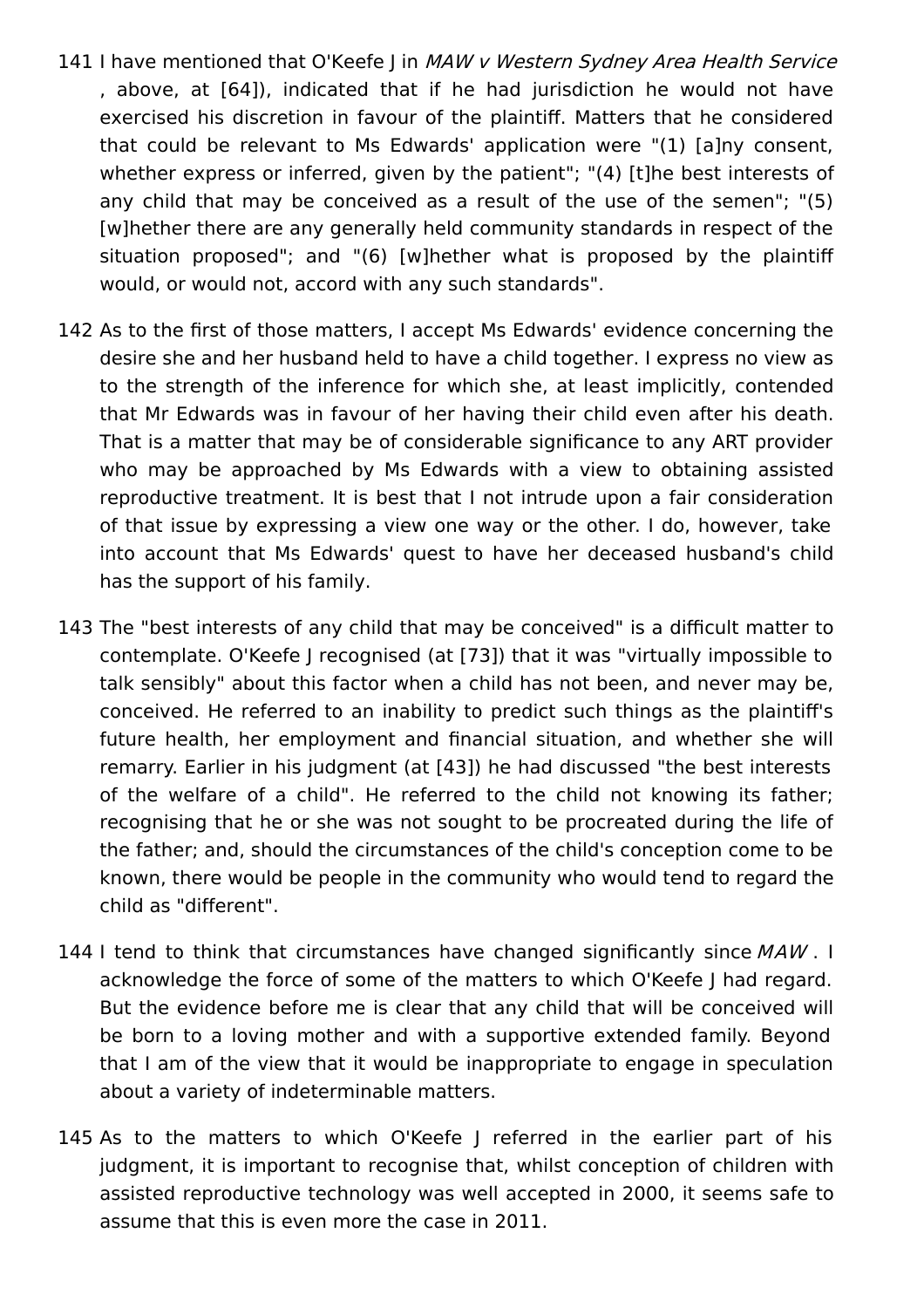- 146 The fifth and sixth matters considered by O'Keefe J related to community standards. Mr Kirk submitted that the best measure of these is the public policy manifest in the ART Act (which, of course, did not exist at the time of his Honour's writing). I have earlier set out the objects of the Act which are expressed in s 3. It is evident that many of the provisions which are of relevance to this case reflect such policy. However, Ms Edwards no longer seeks any approval to undergo assisted reproductive treatment in New South Wales. I have inferred that she will look elsewhere. There is, as I have observed, similar legislation in some States but elsewhere in the Commonwealth of Australia the provision of such services is governed by the application of the NHMRC Guidelines. I have earlier noted they contain a degree of ambiguity. Moreover, they are not statutory provisions, but are ethical guidelines. With no evidence before me as to how they are applied in practice, I cannot conclude that assisted reproductive treatment will be denied to Ms Edwards elsewhere in the country.
- 147 In this regard I respectfully adopt the reasoning of Morris J in YZ v Infertility Treatment Authority , above. I note also the somewhat analogous reasoning that underlaid the decision of the English Court of Appeal in  $R$  v Human Fertilisation and Embryology Authority, ex parte Blood, above.
- 148 The circumstances in which the sperm samples were taken is a relevant matter but not determinative. That respect for the human body, even when deceased, is a public policy manifest in the *Human Tissue Act* is evident from the various consents and authorisations that are required before there can be any interference. The provisions of the *Human Tissue Act* were not complied with, but not because they presented an insurmountable hurdle. There was, however, (a) an order made by this Court; (b) authorisation by the State Coroner; and (c) preparedness by medical practitioners to undertake the procedure. Misinformation or misguidance in unusual and urgent circumstances was at play rather than any deliberate flouting of important statutory provisions. I would not decline to exercise my discretion to make the declaration sought on the basis that there was not exact compliance with the provisions of the Human Tissue Act.
- 149 Another matter that I have taken into account is that there is no suggestion that anyone other than Ms Edwards claims any entitlement to possession of the sperm. The person who is currently holding the sperm, IVF Australia, has not suggested that it has any interest in it, proprietary or otherwise. Putting it bluntly, only two outcomes are possible: Ms Edwards takes possession of the sperm or it is destroyed.

### **Conclusion**